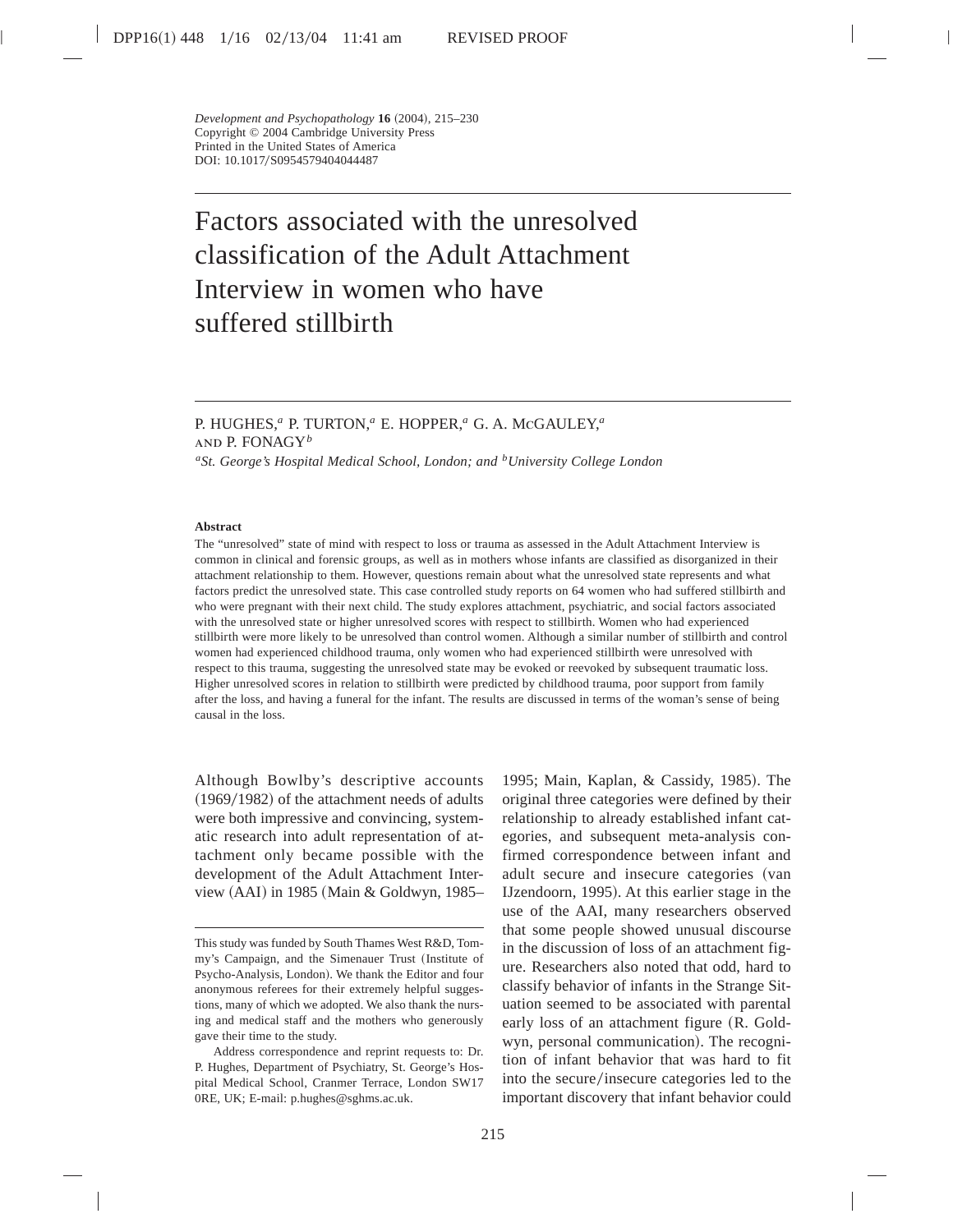be assessed for the parameter of organized or disorganized, as well as secure or insecure (Main & Solomon 1986, 1990).

The specific characteristics that defined the unresolved classification in the AAI were outlined in 1991 (Main, DeMoss, & Hesse, 1991). Careful analysis of the AAI revealed that mothers of children classified as disorganized made characteristic lapses in the monitoring of discourse or of reasoning when discussing attachment-related loss or trauma (Main et al., 1991; Main & Hesse, 1990). The coding of the unresolved status is separate from the rest of the AAI coding system and therefore an individual's narrative might be considered secure  $(F \text{ or autonomous})$ , entangled  $(E)$ , or dismissing  $(Ds)$  on the basis of the rest of the interview and either resolved or unresolved specifically on the basis of parts of the narrative relating to particular loss or traumatic experiences. This parent– infant link was experimentally supported in 1991 (Ainsworth & Eichberg, 1991; Fonagy, Steele, & Steele, 1991) and later nine studies (both cross-sectional and prospective) of 548 infant–mother pairs found an association between disorganization of infant attachment and evidence of "unresolved" discourse relating to attachment-related loss or abuse in the parent's AAI (van IJzendoorn, 1995). The discourse pattern initially designated unresolved, was later described as "disorganized/disorientated" with respect to loss or trauma (Main & Hesse, 1990, 1992), emphasizing that it was the mental representation of the loss or trauma and not the experience itself that was thought to be interfering with caregiving behavior in some way.

The unresolved state of mind is more common in clinical groups (Fonagy, Leigh, Steele, Steele, Kennedy, Mattoon, Target, & Gerber, 1996; Patrick, Hobson, Castle, Howard, & Maughan, 1994; van IJzendoorn & Bakermans– Kranenburg, 1996) and in forensic populations (van IJzendoorn, Feldbrugge, Derks, deRuiter, Verhagen, Philipse, Van der Staak, & Riksen– Walraven, 1997), and older people are more likely than younger to be unresolved (Benoit  $&$ Parker, 1994). It seems likely that this may be partly explained by a higher than usual experience of trauma in forensic and clinical populations and lifetime loss in older people. There has been interest in exploring the nature of the unresolved state and some evidence that it represents a dissociative state (Hesse & van IJzendoorn, 1998, 1999; Liotti, 1992). However, questions remain about precisely what the "unresolved" state of mind represents, how it comes about, what factors promote or inhibit its development, and how it relates to the affective symptoms resulting from loss or trauma.

# **Can We Standardize Loss?**

To date, studies of the unresolved state have looked at the effect of heterogeneous experiences that met stated criteria for loss or trauma. All studies but one identified loss or trauma in unselected, naturalistic populations; in the one study that selected subjects on the basis of having experienced loss (Schuengel, Bakermans–Kranenburg, & van IJzendoorn, 1999), the operational definition of an attachment figure included anyone the individual had seen on a regular weekly basis. Clearly, there is considerable variation in the meaning of a loss and the degree to which it is experienced as traumatic in disparate situations. The nature of the loss and lack of resolution are thus confounded, with more serious or more traumatic losses perhaps being more likely to not be resolved (although this has not been investigated systematically to our knowledge).

One way of furthering the understanding of factors associated with a person being unresolved is with a quasiexperimental design in which individuals who have had a particular loss or trauma are compared to a sample who have experienced the usual naturalistic range of losses/traumas. If we can restrict the variability around the loss/trauma, it offers the opportunity to examine demographic and psychological factors that may contribute to a person being unresolved or that link to the unresolved classification in a way that furthers our understanding of the meaning of this state of mind. Our ideal is to find a loss or trauma in which the individual's personality, attitude, or behavior will have played little or no part in its causation and whose impact is likely to be universally severe and traumatic.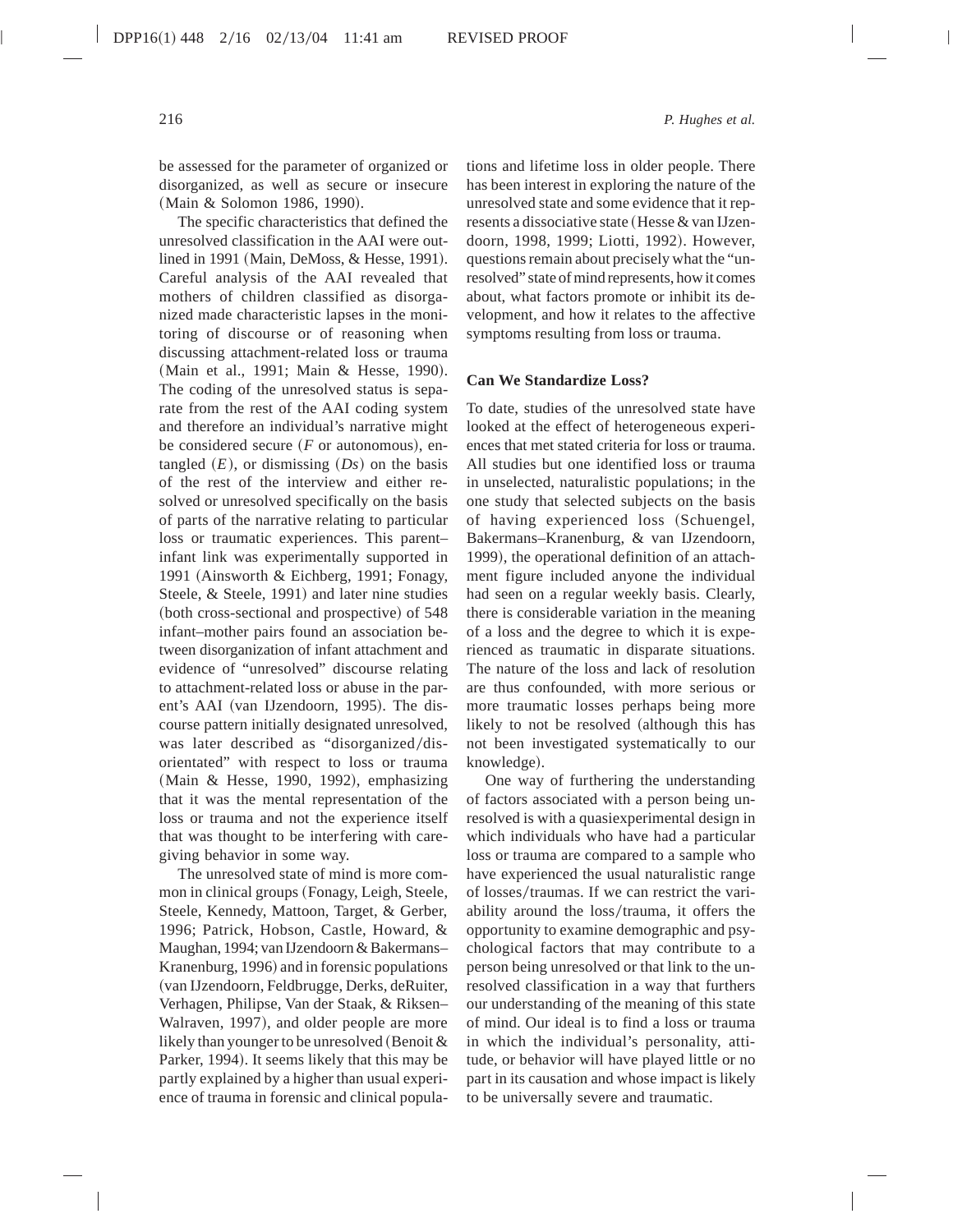Earlier studies of the relationship between loss and the unresolved state suggested that loss during childhood was important, but over time researchers have implicitly assumed that any important loss may lead to the unresolved state (e.g., Bakermans–Kranenburg, Schuengel, & van IJzendoorn, 1999). Moreover, the AAI requires the interviewer to probe all losses, including recent losses (Main  $&$  Goldwyn, 1985–1995). We are not aware of definitive evidence that loss early in life, or more recently, has a greater or lesser effect on attachment representation.

One serious loss that affects people of childbearing age is stillbirth. This traumatic loss is almost always unexpected and involves physical pain and emotional shock for the mother. Stillbirth occurs in about 0.5% of all births after 24 weeks of gestation in the United Kingdom (Office for National Statistics, 1998). Most parents suffer symptoms of depression for many months afterward (Hughes, Turton, & Evans, 1999; Janssen, Cuisinier, de Graauw, & Hoogduin, 1997). There are three published studies of attachment after pregnancy loss. Two studies of perinatal loss reported a significant increase in disorganized attachment (Heller  $&$ Zeanah, 1999; Hughes, Turton, Hopper, Mc-Gauley, & Fonagy, 2001); and a study of early miscarriage found unresolved scores related to gestation, although few women were classified as unresolved (Bakermans–Kranenburg et al., 1999). During the last 25 years, psychosocial management of stillbirth has changed. Previously, the infant was immediately removed to protect parents from further distress. Now parents are encouraged to see and hold the body and to have a funeral (Royal College of Obstetricians and Gynaecologists, 1985), in the belief that this will facilitate mourning. A study of women who have suffered stillbirth may therefore offer an opportunity to explore circumstances that protect from unresolvedness or increase vulnerability and allow us to explore the relationship between unresolved and other factors in the individual's life.

In this article we have followed the recommendation of Zeanah (1989) in distinguishing grief, the painful affective symptoms that follow loss, from the process of mourning, the complex psychological processes triggered by the loss, that ultimately should lead to recovery. Although Bowlby (1980) suggested a link between the affective process of grieving and mental reorganization following loss, there are no data on whether affective symptoms are associated with the unresolved state of mind and, although affective symptoms of grief are reduced with time (Janssen et al., 1997), we do not know whether indices of the unresolved state fall in parallel with these.

Our hypotheses were the following:

- 1. Stillbirth experience is associated with the characteristic disorganized thinking of the unresolved state as measured in the AAI.
- 2. If this is so, this will be accounted for by (a) greater social disadvantage in the stillbirth group, (b) lower levels of attachment security in the stillbirth group, and  $(c)$  a greater number of losses in the stillbirth group. We hypothesize that the stillbirth experience interacts with these background factors to increase the likelihood of unresolved status.
- 3. Women who experienced stillbirth are more likely to be unresolved with respect to previous trauma or loss compared to woman who had not suffered a stillbirth.
- 4. Background factors protect or sensitize an individual to the disorganizing effect of stillbirth: (a) secure attachment protects the individual from the disorganizing impact of a loss, (b) earlier trauma or loss sensitizes an individual and makes her more likely to become unresolved after stillbirth, and  $(c)$  a history of additional early pregnancy loss through miscarriage or elective termination of pregnancy is associated with greater likelihood of being unresolved for stillbirth.
- 5. The gestation and recency of stillbirth loss is associated with being unresolved for stillbirth. If this is so, it will be accounted for by symptoms of grief.
- 6. Social support, either from partner or family, mitigates the lack of resolution.
- 7. Practices that encourage contact with the body of the stillborn child relate to whether a woman is likely to become unresolved.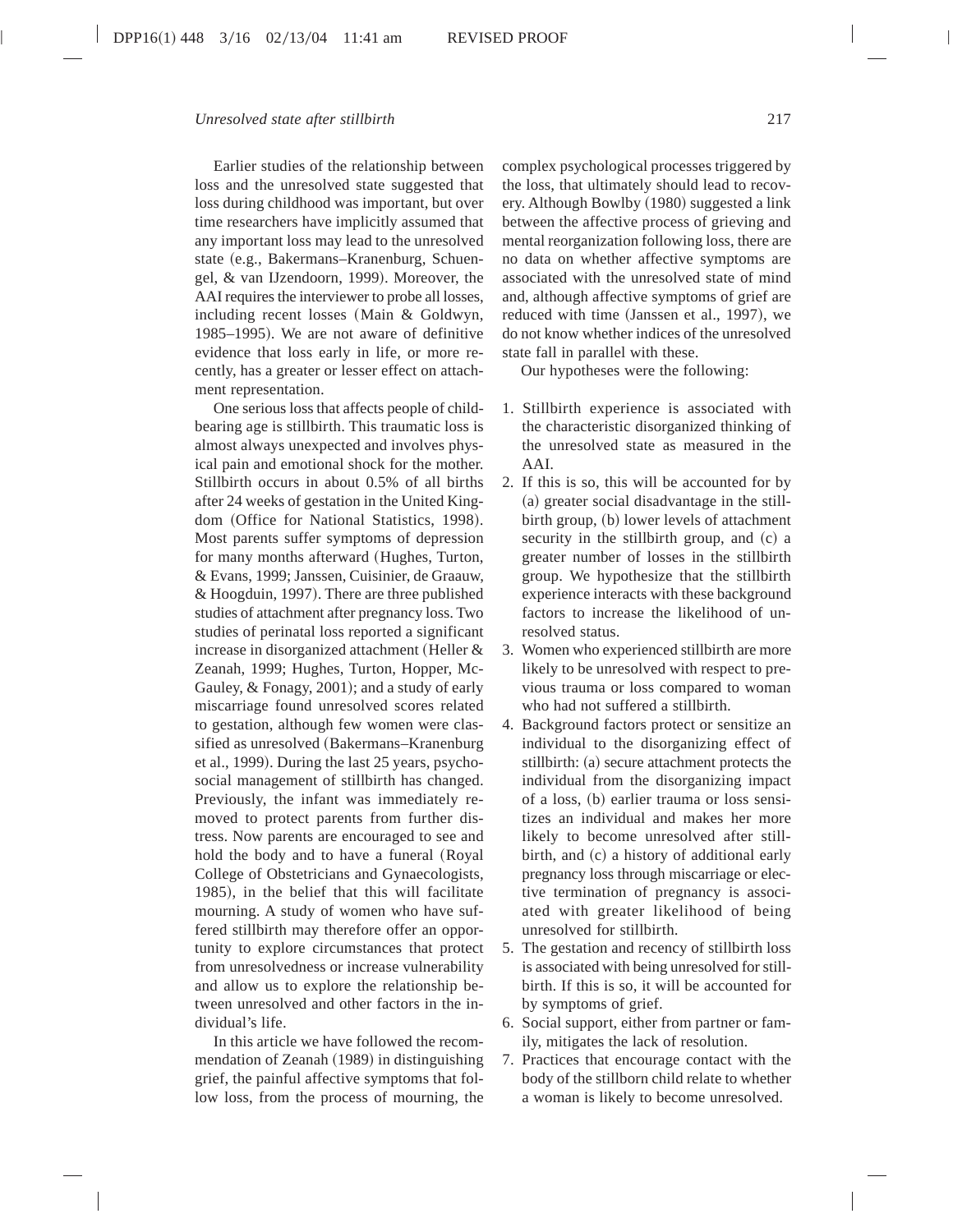# **Method**

#### *Study design*

This is a case controlled study of a group of childless pregnant women whose previous pregnancy ended in stillbirth and a control group of primigravid women. Over 90% of births in the United Kingdom take place in public hospitals (District General Hospitals) and almost all women attend their local hospital, with the first visit at 13 weeks of gestation. To identify consecutive women who met the criteria for the study, we screened the case notes of all women attending prenatal clinics at three District General Hospitals every 3–4 months during the period of recruitment. Because the previous obstetric history is recorded in the notes, this proved an effective way to identify possible subjects. Therefore, the study is effectively a population-based study.

The AAI was conducted and demographic and psychiatric data were gathered from mothers in the third trimester.

#### *Subjects*

The index subjects were 64 women whose previous pregnancy (or pregnancies) had ended in spontaneous loss after 18 weeks of gestation. We chose this cutoff because, when defining stillbirth, clinicians tend to use parents' experience of their baby's maturity as a guide and generally recognize a loss in the second half of pregnancy as representing a lost child to the parents. Eighteen weeks is the gestational age when mothers typically detect fetal movement, and babies are normally delivered in the labor ward rather than the gynecology ward after this date. Sixty of these women were case matched for age, ethnicity, and educational level to a control group of 60 primigravid women attending the same clinics. The participating women were over 20 years of age, had a single pregnancy, had a partner, spoke enough English to complete the AAI, and had no live children. We excluded women who were in treatment for acute physical or mental illness or if the stillbirth had been a termination for abnormality.

Approximately 30,000 prenatal case records were examined and  $82 (85%)$  of the 96 women whose previous pregnancy ended in stillbirth and who met the inclusion criteria agreed to participate. We planned interviews for the second half of the third trimester but, as might be expected in this group,  $13$  women  $(14%)$  gave birth before the time arranged for the first interview. Sixty-nine  $(72%)$  women had a third trimester interview, but the data from five interviews were too incomplete to be useful. Sixty-four subjects had complete data from the third trimester assessment, which is 67% of the 96 who originally met the criteria.

Eighty-three control women were identified. Of these,  $63 (76%)$  agreed to participate, one of whom gave birth before the interview. Sixty-two had a third trimester interview with complete data, which is 75% of the 83 who met the criteria. Among the women in each group there were 60 matched pairs.

Thirty-nine pairs of index and control women were White, and 21 pairs were from ethnic minority groups with exact matching between subjects and controls. There were no significant between-group differences on age, educational level achieved, length of time with partner, or reported previous physical or mental illness. We noted the number of losses of an attachment figure that each participant had experienced. Fifty-three women who had experienced stillbirth reported other loss of an attachment figure, and 55 control women had lost an attachment figure (20 index and 13 control women had 1 loss other than stillbirth; 21 index and 25 control had 2 losses; 12 index and 17 control had 3 or more losses; index vs. control, exact  $p = .39$ ). Thirteen women who had experienced stillbirth and 11 control women reported trauma (physical or sexual abuse) relating to an attachment figure in childhood. Thus, the groups were relatively well matched for both previous losses and trauma.

In cases where the analysis is relevant only to the women who experienced stillbirth, we used all 64 with complete AAI data. Nine index women with previous elective termination of pregnancy and 19 with additional early miscarriage showed no significant differences from other subjects on baseline variables.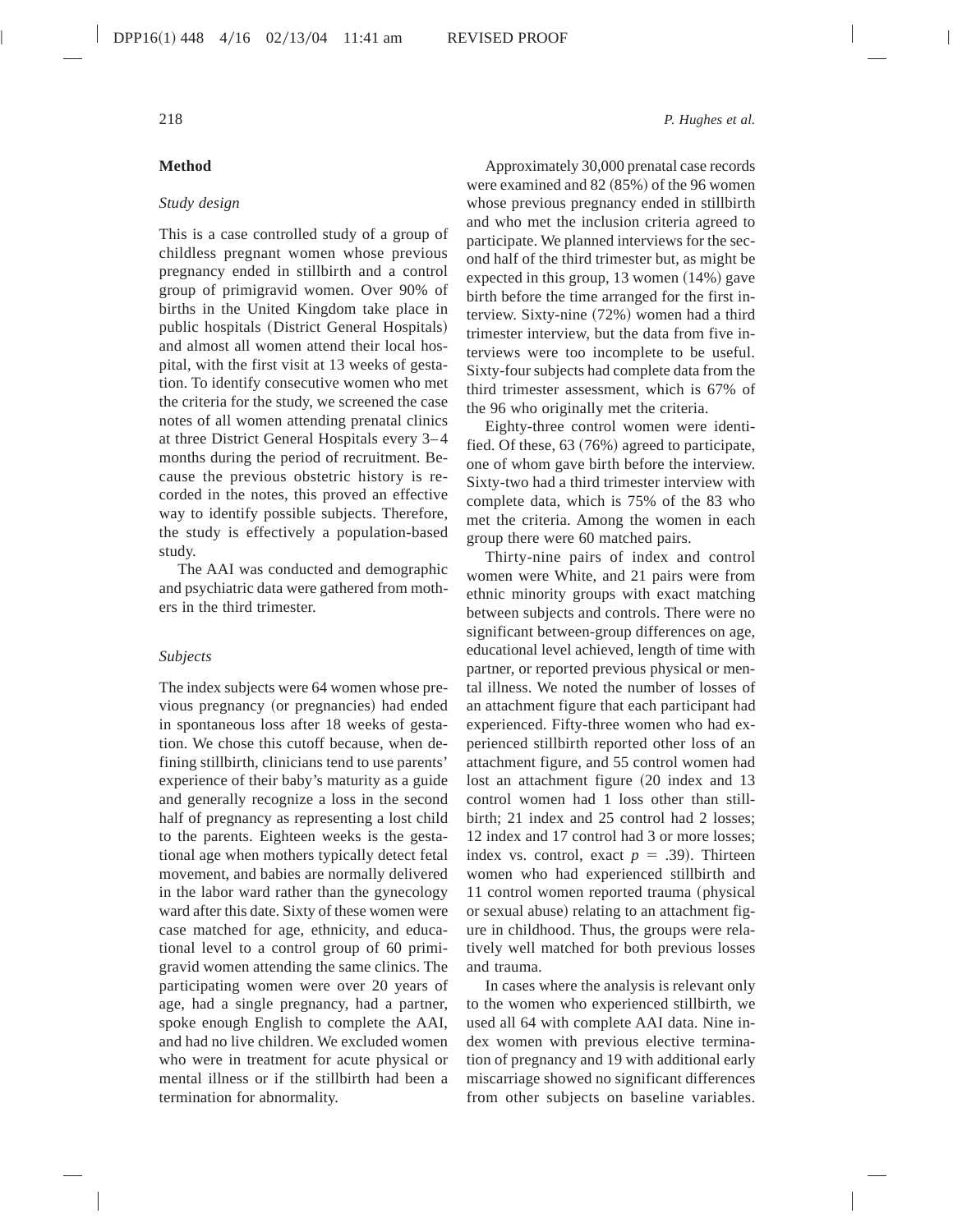Among the  $64$  women,  $25$   $(39%)$  had had a third trimester loss and  $39~(61%)$  a second trimester loss. Six  $(9%)$  reported the stillborn infant had a congenital abnormality, and the remainder were told the infant was normal. None reported psychiatric treatment after the stillbirth. Thirty-three (52%) women conceived at  $\leq$ 12 months and 31 (48%) at  $>$ 12 months after the stillbirth (range  $= 2-177$ months, mean  $= 21$  months, median  $= 9.5$ months).

#### *Procedure*

The procedure had Local Ethics Committees' approval. After suitable women were identified, the progress in the pregnancy was monitored using case records to ensure we did not approach a woman who had lost her pregnancy or developed complications. Women were contacted in the third trimester when the pregnancy outcome was likely to be healthy. Written informed consent was obtained from the participants. Assessments took place either in the hospital outpatient department or the woman's home.

#### *Instruments*

Demographic information came from two sources. Data relating to the mother's pregnancy and previous health came from her hospital health records and additional data were collected at the interviews. An observercompleted demographic questionnaire confirmed social history (education, self and partner's employment, income, housing, previous physical, and mental illness), additional experience of pregnancy loss from early miscarriage or elective termination of pregnancy, and details of the stillbirth loss (gestation of loss, time since loss, psychosocial interventions at the time of loss, family and partner support). The analysis of social disadvantage variables (neither self nor partner employed, low income, and unsatisfactory housing) showed they were highly correlated (Cronbach's  $\alpha = .65$ ). We therefore used an ordinal social disadvantage measure, summing the above items. Following a wellestablished epidemiological tradition (Rutter  $&$  Quinton, 1977), disadvantage was considered additive rather than specific and subjects were rated 1 if they had no disadvantages, 2 if they had one, and 3 if they had more than one. Subject and control women were initially matched on the basis of information in their hospital case notes. However, although the groups proved to be well matched on other social criteria, the interview revealed significant differences in social disadvantage between subject and control groups, with nine subjects and no controls having more than one disadvantaging factor (exact  $p = .005$ ). We therefore included assessment of the effect of social disadvantage in all relevant analyses.

The AAI (Main & Goldwyn, 1985–1995) was utilized in this study. Because women who had suffered stillbirth knew that the study was related to their pregnancy loss, it would have been insensitive to ignore this in the AAI. We therefore began the section on loss by saying "I want to ask you about your experience of loss. I know you lost your last baby late in pregnancy . . . can you tell me about it." When discussion of the stillbirth was complete, the interviewer proceeded to ask about other loss as in a standard AAI. Miscarriage and elective termination of pregnancy were not explored in the AAI as significant losses, so the results do not include a score for unresolved relating to these experiences. The standard AAI was administered to control women. The transcribed AAI was rated 2-way (secure vs. insecure,  $F$  vs.  $Ds$  and  $E$ ), 3-way  $(F, Ds, E)$  and 4-way to include the unresolved  $(U)$  as a fourth category. A score was given for evidence of unresolved discourse on a 1–9 point scale, with 5.5 or greater rated as unresolved; transcripts rated 5 were reviewed by the two raters and the most appropriate category was agreed upon. Separate scores for unresolved discourse relating to the stillbirth  $(U_{sb})$  and for unresolved discourse relating to other loss  $(U<sub>loss</sub>)$  or trauma  $(U_{tr})$  were allocated, and the overall unresolved score  $(U_0)$  was the highest of these (Main & Goldwyn, 1985–1995). Forty percent of the transcripts were double rated. The interrater reliability for the 4-way classification was  $\kappa =$ .63 and for the unresolved versus resolved categories was  $\kappa = .71$ . The interrater reliability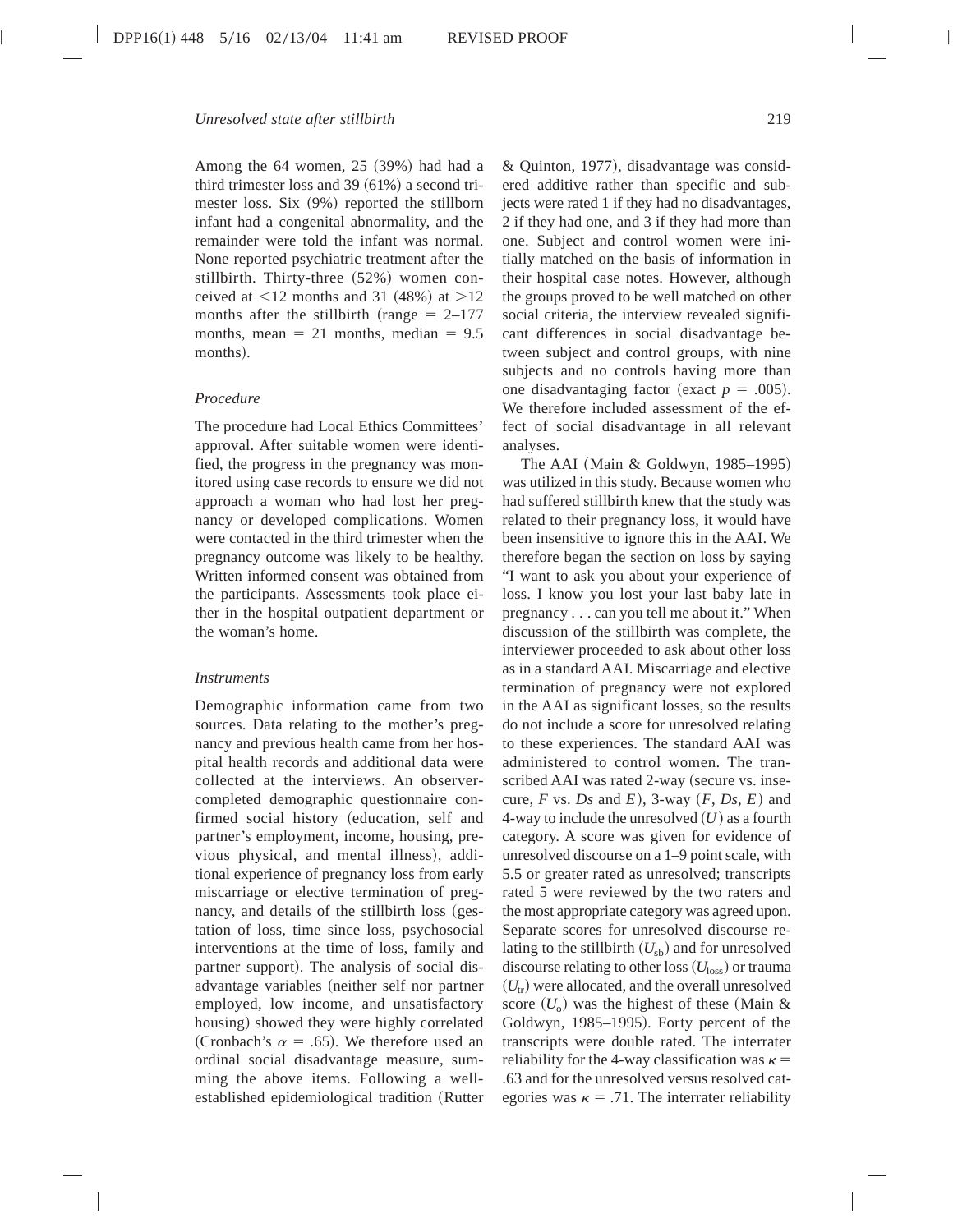for continuous *U*<sup>o</sup> scores was 26% perfect agreement and 87% within 1.5 points on the 9-point scale  $(r = .69, \tau b = .57, p < .0005)$ . In the case of disagreement between raters the transcript was conferenced, with a third rater included if necessary, and the most appropriate category chosen. All three raters were trained by Mary Main and Erik Hesse and confirmed as reliable for 3-way and 4-way classification. The content of the interview precluded blinding the transcripts.

The Edinburgh Postnatal Depression Scale (EPDS) is a 10-item self-report scale to assess depression that was developed and validated for postnatal use. The sensitivity of the EPDS was reported as 86% and the specificity as 78%. The split half reliability was 0.88, and the standardized alpha coefficient was 0.87 (Cox, Holden, & Sagovsky, 1987). Evaluations of the EPDS against the Beck Depression Inventory in the first 6 months postpartum (Harris, Huckle, Thomas, Johns, & Fung, 1989; Lee, Wong, Ungvari, Cheung, Haines, & Chung, 1997; Lee, Yip, Chiu, Leung, Chan, Chau, Leung, & Chung, 1998; Pop, Komproe, & Van Son, 1992; Stuart, Couser, Schilder, O'Hara, & Gorman, 1998) report a correlation  $(r)$  between .59 and .78. The EPDS is extensively used in the United Kingdom, and it is validated for use in pregnancy (Murray & Cox, 1990). For dichotomous analysis the  $14/15$  cutoff was used prenatally (as recommended by Murray and Cox because of the high levels of dysphoria in pregnancy) and for measurement at 6 and 26 weeks the conventional  $12/13$  cutoff was used.

The Spielberger State-Trait Inventory is a 40-item questionnaire measuring anxiety at time of testing (state) and the general tendency to anxiety (trait). Each item is scored from  $0$  (*no symptoms*) to 4. The average score for a nonclinical, working, female population has been reported as  $35 ~(SD = 10.6; Spiel$ berger, Gorsuch, & Lushene, 1970). The correlation coefficients for females ranged from .34 for female state anxiety after 30 days to .75 for female trait anxiety after 60 days. The Cronbach's alpha coefficients of internal consistency showed that all but one of the state anxiety alphas were above .9 with a median coefficient of .93. The trait anxiety alpha coefficients were also consistently high with a median coefficient of 0.9 (Spielberger et al., 1970).

#### **Statistical Analysis**

Unresolved loss was considered as both a categorical and continuous variable. In the first part of the analysis where we compared index and control women, we used the overall unresolved status  $(U_0)$  and  $U_0$  score as the dependent variables. In the second section of the analysis we used the unresolved status and score relating to the stillbirth  $(U_{sb})$  or, where relevant, to the experience of childhood trauma  $(U_{tr})$ .

The association of each predictor variable with the categorical measure of unresolved was examined using the univariate statistics chi square or *t* test as appropriate. Contingency table analyses that involve the comparison group used hierarchical loglinear analysis to test if the impact of the predictor variable on the unresolved status was comparable for the two groups. Differential impact was thought to be indicated by the three-way interaction term being required in order to appropriately model the observed frequencies. A backward elimination procedure was implemented to identify the simplest best-fitting model. Hierarchical logistic regressions were performed to control for the impact of confounding categorical variables on unresolved classification, and multiple linear regressions were used when dependent variables were continuous.

#### **Results**

The results are organized in terms of the research hypotheses.

*Hypothesis 1: Does stillbirth lead to the characteristic disorganized thinking of the unresolved state as measured in the AAI? Does insecure attachment or childhood trauma interact with stillbirth experience in making an individual more likely to be unresolved?*

Table 1 displays the number of women who were categorized as unresolved  $(U_0)$ , who are grouped according to stillbirth history and according to their major attachment category  $(F,$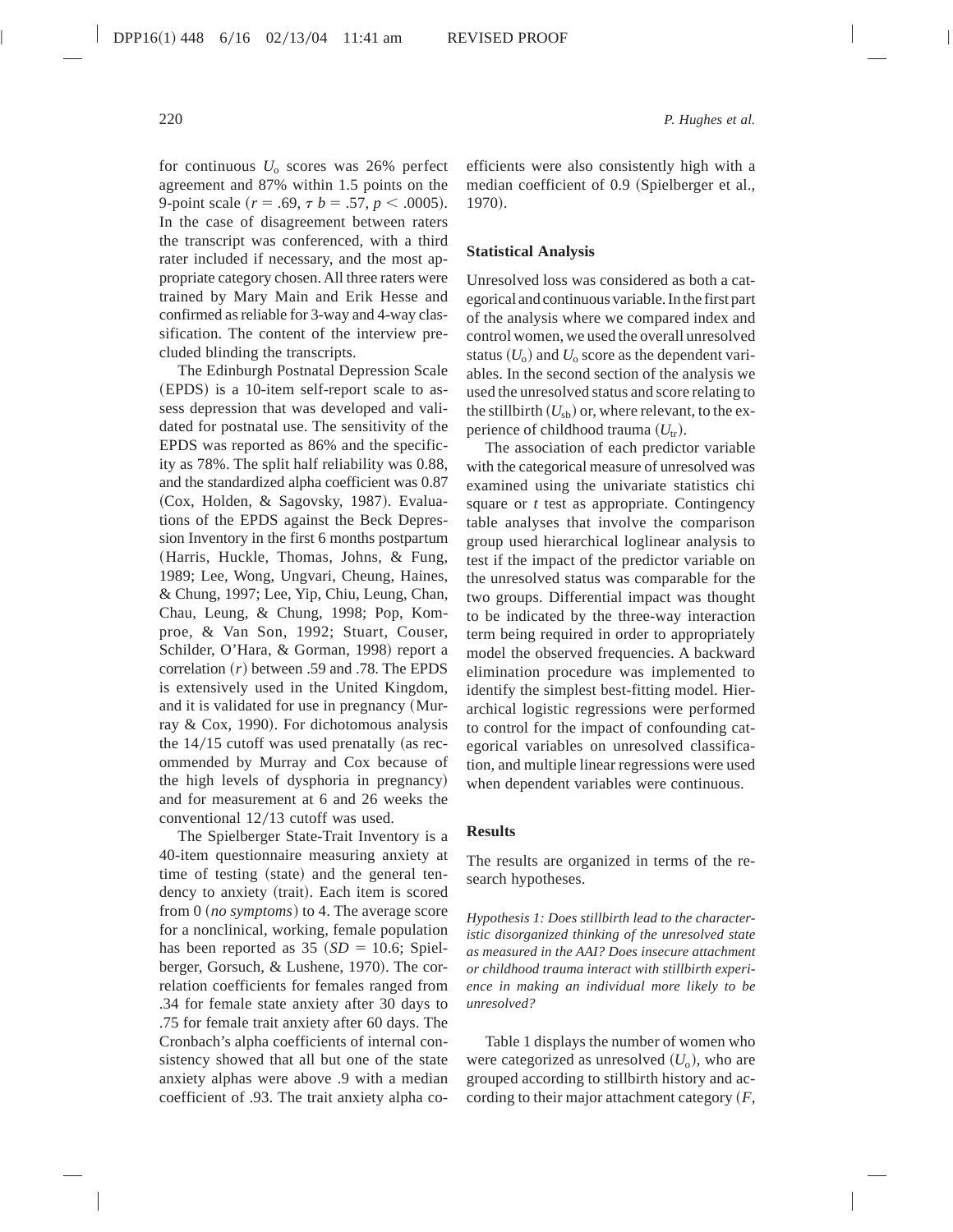| <b>AAI</b> Classification                         | <b>Total Across</b><br><b>Attachment Classes</b> | F                               | Ds.                           | E                            |
|---------------------------------------------------|--------------------------------------------------|---------------------------------|-------------------------------|------------------------------|
| Stillbirth women                                  | 35 (58%)                                         | 15(43%)                         | 13 (37%)                      | 7(20%)                       |
| Interviews classified unresolved                  | $+3.4$<br>25(42%)                                | $-0.04$<br>11 (44%)             | $-0.56$<br>13(52%)            | 1.08<br>$1(4\%)$             |
| Interviews not classified unresolved              | $-2.4$                                           | $-0.05$<br>26(43%)              | 0.66<br>26 (43%)              | $-1.28$<br>8(13%)            |
| Total stillbirth interviews ( $n = 60$ )          |                                                  | $-1.1$                          | 0.6                           | 1.3                          |
| Control women<br>Interviews classified unresolved | 5(8%)<br>$-3.4$<br>55 (92%)                      | $3(60\%)$<br>$-0.09$<br>35(64%) | $2(40\%)$<br>0.26<br>18 (33%) | $0(0\%)$<br>$-0.41$<br>2(4%) |
| Interviews not classified unresolved              | 2.4                                              | 0.03<br>38 (63%)                | $-0.08$<br>20(33%)            | 0.12<br>$2(3.3\%)$           |
| Total control interviews ( $n = 60$ )             |                                                  | 1.1                             | $-0.60$                       | $-1.3$                       |

**Table 1.** *Number of women whose interviews received an unresolved classification according to major AAI classification in stillbirth and control groups, unresolved category*

*Note:* The italic values are standardized residuals.

 $Ds, E$ ). Thirty-five  $(58%)$  women who had suffered stillbirth were  $U_0$  compared to 5  $(8\%)$ control women. A 4-way analysis including the unresolved category showed a highly significant difference between groups,  $\chi^2$  (3, *N* =  $120$ ) = 38.59, *p* < .0001.

A hierarchical log linear analysis was done to see if unresolved interviews were more common in individuals from specific attachment categories. The three-way association (group, AAI class, unresolved classification) was insignificant and eliminated from the model,  $\chi^2$  (2, *N* =  $120$  = 1.59, *ns*. Of the two-way associations only Group  $\times$  Unresolved Classification,  $\chi^2$  (1,  $N=120$  = 36.84,  $p < .0001$ , and Group  $\times$  AAI Class,  $\chi^2$  (2, *N* = 120) = 6.90, *p* < .04, needed to be retained in the model to obtain an acceptable fit,  $\chi^2$  (4, *N* = 120) = 4.43, *ns*. Thus, the relatively weak association between attachment class and stillbirth status is independent of the overrepresentation of the unresolved classification in the index group and is accounted for by a slight underrepresentation of secure interviews in the stillbirth group.

The AAI transcripts were coded for unresolved state of mind with respect to stillbirth, unresolved with respect to childhood trauma, and unresolved with respect to other loss of attachment figure. Thirty four of the 35 unresolved interviews in the stillbirth group were coded *U*sb. Of these, 24 were coded

unresolved solely with respect to the stillbirth  $(U_{sb})$ ; 6 were  $U_{sb}$  and  $U_{tr}$ ; 3 were  $U_{sb}$  and  $U_{\text{loss}}$ ; one was  $U_{\text{sb}}$ ,  $U_{\text{tr}}$ , and  $U_{\text{loss}}$ ; and 1 was only  $U_{\text{loss}}$  (see Table 2). All but 3 women in the stillbirth group who reported other loss/ trauma had their highest unresolved score for the stillbirth. These analyses suggest that by far the most important factor associated with the overrepresentation of unresolved status in the stillbirth group was the loss of the baby.

We wanted to know if the current unresolved status  $(U_0)$  was more likely in women who had experienced childhood trauma. The hierarchical loglinear analysis including experience of stillbirth, childhood trauma, and *U*<sup>o</sup> status yielded a significant three-way effect for the association, likelihood ratio  $\chi^2$  $(1, N = 119) = 7.38, p < .007$ . It seems that childhood trauma increases the chance of a *U*<sup>o</sup> classification but only in women who had suffered the subsequent traumatic loss of stillbirth.

*Hypothesis 2: Is unresolved status in stillbirth and control women accounted for by social disadvantage, attachment security, and number of losses?*

We found that there was greater social disadvantage, somewhat less attachment security, and greater number of losses (if including stillbirth) in the stillbirth group. We therefore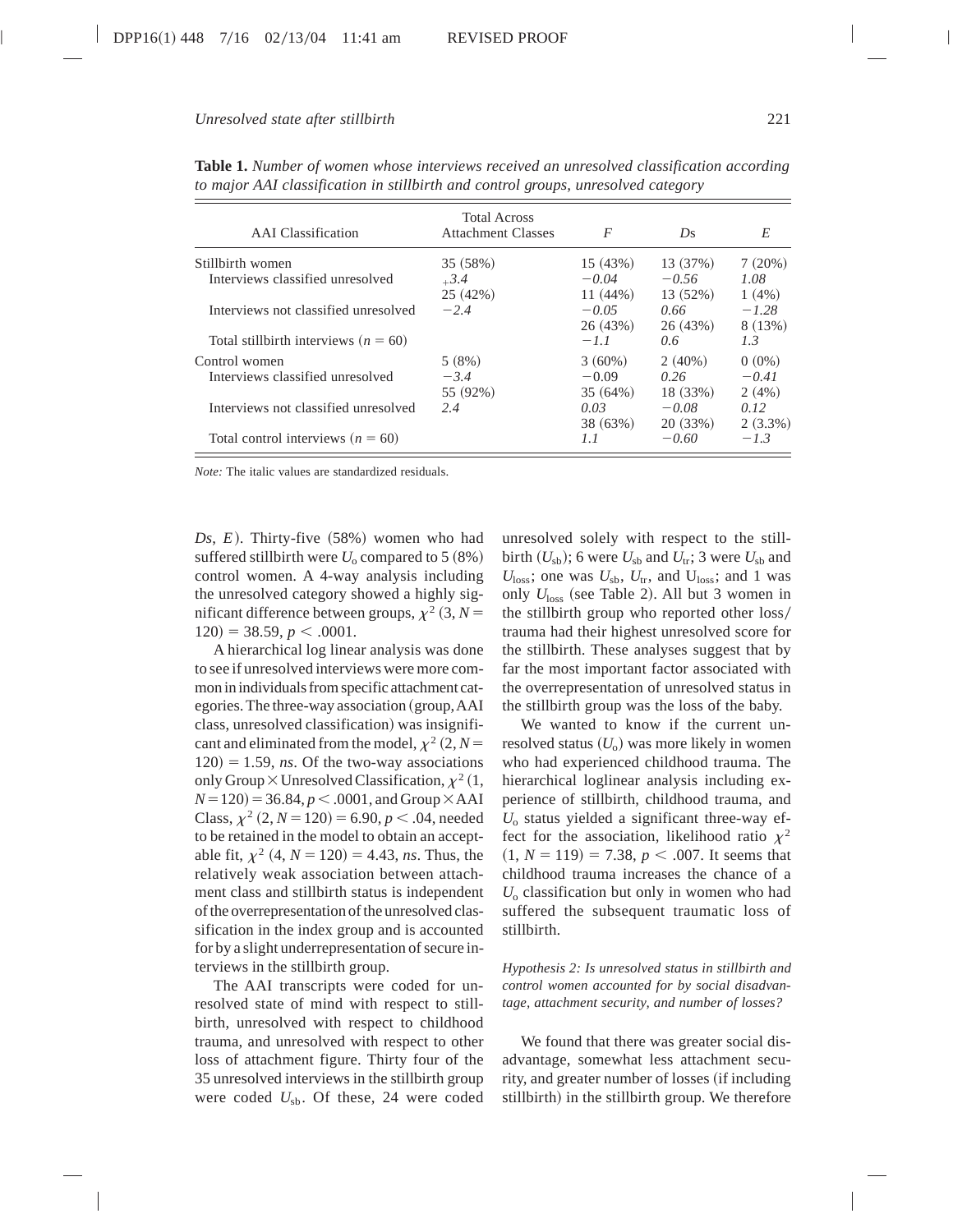|                                           | Stillbirth Group ( $n = 60$ ) |                     | Control Group ( $n = 60$ ) |                     |
|-------------------------------------------|-------------------------------|---------------------|----------------------------|---------------------|
|                                           | Frequency                     | Mean <i>U</i> Score | Frequency                  | Mean <i>U</i> Score |
| Overall interviews classified             |                               |                     |                            |                     |
| unresolved $(U_0)$                        | 35 (58%)                      | 5.7(1.8)            | 5(8%)                      | 3.3(1.4)            |
| Unresolved with respect to                |                               |                     |                            |                     |
| stillbirth $(U_{\rm sh})$                 | 34 (57%)                      | 5.6(1.9)            | NA.                        | <b>NA</b>           |
| No. with loss of other                    |                               |                     |                            |                     |
| attachment figure                         | 53 (88%)                      |                     | 55 (92%)                   |                     |
| No. unresolved with respect to            |                               |                     |                            |                     |
| other loss $(Uloss)$                      | $5(8\% \text{ of } 60)$       | 3.2(1.6)            | $5(8\% \text{ of } 60)$    | 3.3(1.3)            |
| No. $U_{\text{loss}}$ and $U_{\text{sh}}$ | $4(7\% \text{ of } 60)$       |                     | <b>NA</b>                  |                     |
| No, with trauma related to                |                               |                     |                            |                     |
| attachment figure                         | 13 (22%)                      |                     | 11(18%)                    |                     |
| No. unresolved with respect to            |                               |                     |                            |                     |
| trauma $(U_{tr})$                         | $7(54\% \text{ of } 13)$      | 4.8(1.9)            | $\Omega$                   | 2.6(1.2)            |
| No. with trauma experience and            |                               |                     |                            |                     |
| $U_{\rm sb}$                              | 12 (92% of 13)                |                     | <b>NA</b>                  |                     |

**Table 2.** *Unresolved status and scores for stillbirth, other loss, and trauma in Adult Attachment Interviews of stillbirth and control women*

examined whether the  $U_0$  classification was predicted by the experience of stillbirth when these variables were controlled for. A hierarchical logistic regression was performed using the  $U_0$  classification as the dependent variable with social disadvantage entered in the first block of predictors,  $\chi^2$  (1, *N* = 118) = 4.1,  $p < .05$ ), attachment security in the second block,  $\chi^2$  (1, *N* = 118) = 1.6, *ns*, number of losses including stillbirth in the third block,  $\chi^2$  (1, *N* = 118) = 4.3, *p* < .04, and experience of stillbirth in the fourth block,  $\chi^2$  (1,  $N = 118$ ) = 27.5,  $p < .0001$ .

The odds ratio for the unresolved classification associated with the experience of stillbirth was 14.9  $(95%$  confidence interval = 4.6– 48.4), indicating that the impact of stillbirth was substantial even after controlling for the effect of social disadvantage, attachment security, and number of losses.

To exclude the possibility that the experience of stillbirth simply meant that index women suffered more losses than control women, we examined the association between probability of  $U_0$  status and number of losses reported, excluding subjects who had no losses. Those with larger numbers of losses were no more likely to be coded  $U_0$ . This shows that it was not simply the number of losses but specifically the stillbirth that led to the increase in the probability of  $U_0$  status ( $\tau_B = -0.06$ ,  $N = 114$ ;  $p < .44$ ).

*Hypothesis 3: Were women who experienced stillbirth more likely to be unresolved with respect to previous trauma or loss compared to woman who had not suffered a stillbirth?*

Stillbirth and control mothers reported similar numbers of experiences of childhood  $tramma$  (Table 2), but women in the stillbirth group were significantly more likely to be coded unresolved with respect to the trauma  $(U_{tr})$ . Of 13 mothers in the stillbirth group who had childhood trauma,  $7$  were  $U_{tr}$  whereas none of the 11 mothers in the control group who had childhood trauma were  $U_{tr}$  (Fisher's two tailed,  $p \leq .005$ ). This suggests that women who are unresolved with respect to childhood trauma are more susceptible to experiencing stillbirth or the stillbirth evokes or reevokes the unresolved state in relation to past trauma.

Stillbirth and control mothers also reported similar numbers of experiences of loss other than stillbirth, but we did not find a difference in  $U_{\text{loss}}$  between the groups. Of 53 stillbirth mothers who had lost one or more attachment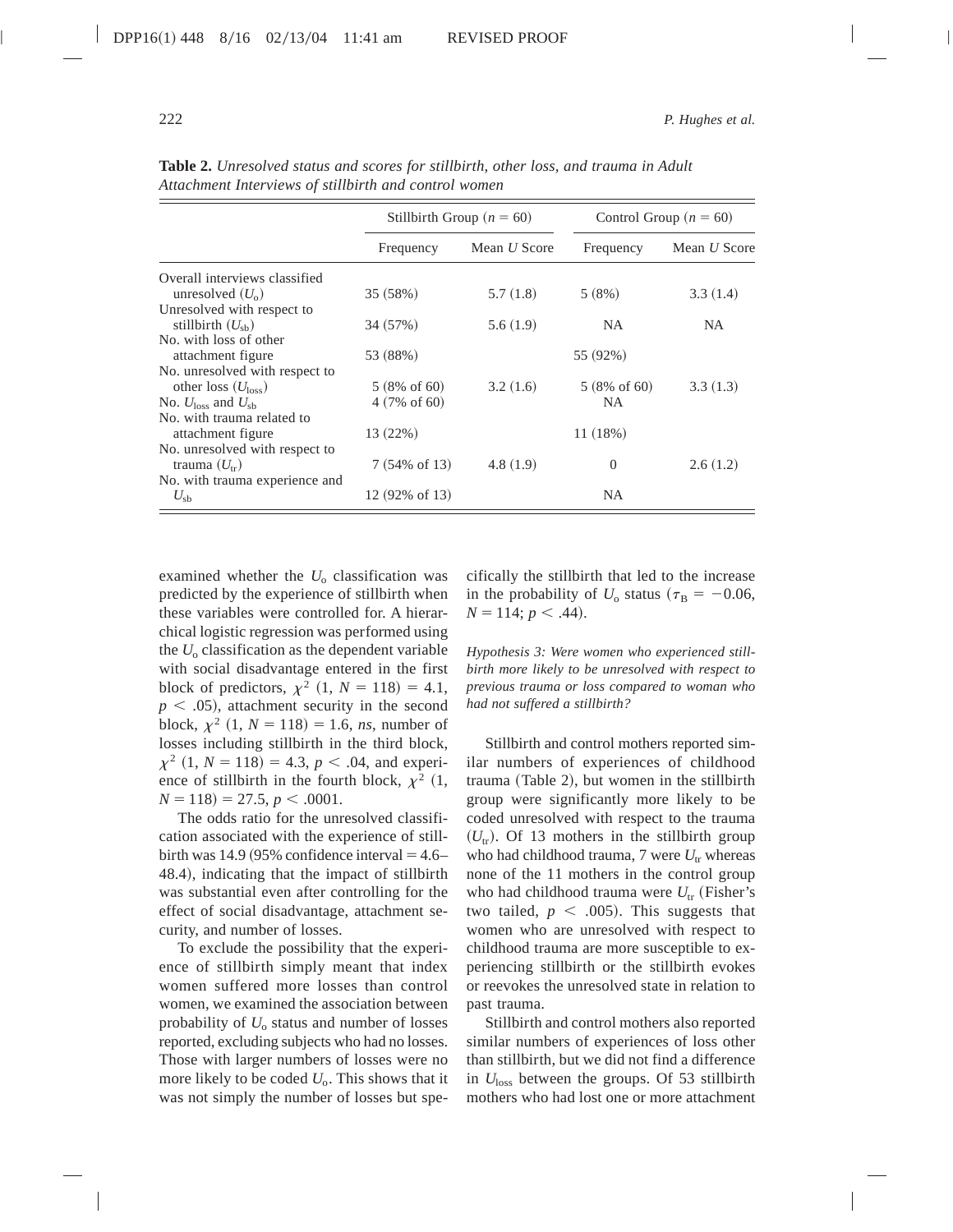| Social Variable      | Present $(n)$ | No. Unres. SB | Exact $p$     | $U_{\rm sh}$ Score (SD) | Significance      |
|----------------------|---------------|---------------|---------------|-------------------------|-------------------|
| See baby             | Yes $(48)$    | 30(63%)       | .09           | 5.7(1.8)                | $t(62) = 1.38$ ;  |
|                      | No(16)        | 6(38%)        |               | 5.0(2.0)                | $p=.17$           |
| Hold baby            | Yes $(34)$    | 23(68%)       | .08           | 6.0(1.6)                | $t(62) = 2.47;$   |
|                      | No(30)        | 13 (43%)      |               | 4.9(1.9)                | $p < .02*$        |
| Funeral              | Yes $(38)$    | 27(71%)       | $\leq 0.006*$ | 6.2(1.5)                | $t(62) = 3.97$ ;  |
|                      | No(26)        | 9(35%)        |               | 4.5(1.8)                | $p < .0001*$      |
| Family support       | Yes $(48)$    | 21(44%)       | $< 0.002*$    | 5.1(1.8)                | $t(61) = 3.19$ ;  |
|                      | No(15)        | 14 (93%)      |               | 6.7(1.4)                | $p < .002*$       |
| Partner support      | Yes $(45)$    | 25(56%)       | 1.00          | 5.6(1.8)                | $t(61) = -0.50$ ; |
|                      | No(18)        | 10(56%)       |               | 5.3(1.9)                | $p=.61$           |
| Trimester of loss    | 2nd(39)       | 19(49%)       | .18           | 5.1(1.9)                | $t(62) = -2.2;$   |
|                      | 3rd(25)       | 17(68%)       |               | 6.1(1.6)                | $p < .04*$        |
| Prev. miscarr        | Yes $(19)$    | 11(58%)       | 1.00          | 5.3(1.4)                | $t(61) = -0.73$ ; |
|                      | No(44)        | 25(57%)       |               | 5.7(2.0)                | $p = .47$         |
| Prev. term. of preg. | Yes $(9)$     | 7(78%)        | .28           | 6.7(1.9)                | $t(61) = 2.08$ ;  |
|                      | No(54)        | 29 (54%)      |               | 5.4(1.8)                | $p < .05*$        |

**Table 3.** *Relationship between categorical social factors and unresolved scores with respect to stillbirth (SB)*

\*Significant at  $p < .05$ .

figures other than the stillbirth,  $5 (9%)$  were unresolved with respect to a loss. Of the 55 control mothers who had lost an attachment figure, the same number,  $5 (9\%)$ , were unresolved with respect to a loss.

*Hypothesis 4: Can we identify background factors (AAI class, other loss or trauma) that protect or sensitize women to the disorganizing effect of stillbirth?*

Table 1 displays the number of women who were  $U_{sb}$  divided into three attachment categories. We sought to establish whether the attachment class was associated with being categorized as  $U_{sb}$ . Neither 2-way,  $\chi^2$  (1,  $N =$ 60) < 1, *ns*, nor 3-way,  $\chi^2$  (2, *N* = 60) = 3.6, *ns*, attachment classification was associated with  $U_{\rm sb}$ .

Table 2 displays the frequency of individuals reporting losses of attachment figures or of childhood trauma and the number coded unresolved in relation to these, as well as those coded *U*sb. The experience of childhood trauma appeared to increase the likelihood of being coded  $U_{\rm sb}$ . Although about half of the women  $(23$  of 47) without childhood trauma were  $U_{\rm sb}$ , almost all  $(12 [92\%]$  of 13) who reported childhood trauma were  $U_{\rm sb}$  ( $p < .005$ , Fisher's exact). Further exploration indicated that it was the *experience* of trauma rather than its failed resolution that was associated with being  $U_{\rm sb}$ . Among the 13 stillbirth mothers who reported trauma, the 7 who were  $U_{tr}$  were also  $U_{sb}$ , and 5 of 6 who were not  $U_{tr}$  were  $U_{sb}$  (Fisher's  $\text{exact}, \textit{ns}$ ).

Almost all women had previous loss of an attachment figure. Neither the experience of past loss nor its lack of resolution appeared to increase the chance of being  $U_{\rm sb}$ (see Table 2). Previous loss through early miscarriage was not associated with either the stillbirth experience being coded  $U_{\rm sb}$  or having higher  $U_{sb}$  scores (see Table 3). However, previous elective termination of pregnancy was linked to higher  $U_{sb}$  scores (see Table 3).

*Hypothesis 5: Is gestation of the stillbirth or recency of stillbirth associated with being Usb and is this accounted for by symptoms of grief?*

Because subsequent analyses do not involve comparisons with control women, we used data from all 64 women in the stillbirth group, because including them makes the group more representative of the population of women who have experienced stillbirth.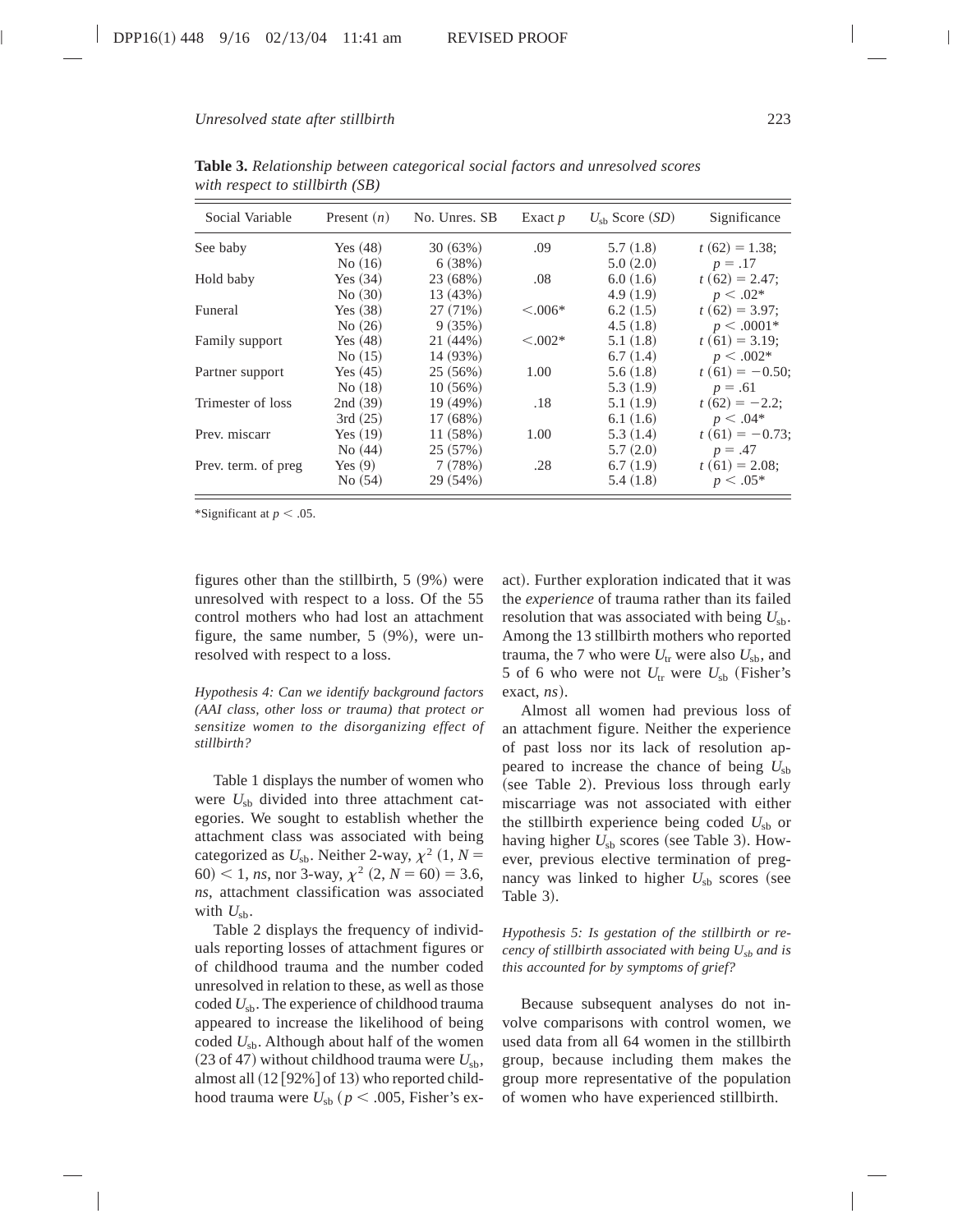The gestation of the stillborn infant was not significantly different in women who were classified  $U_{sb}$  and women who were not  $(28.5$ weeks,  $SD = 6.9$  vs. 26.2 weeks,  $SD = 7.1$ ;  $t =$  $-1.3$ ,  $df = 62$ , *ns*). However, women who had a third trimester loss had significantly higher  $U_{\rm sh}$  scores than those who had a second trimester loss (Table 3).

The  $U_{sb}$  women were not significantly closer to loss  $(30.3 \text{ months}, SD = 38.9 \text{ vs. } 36.4)$ months,  $SD = 27.7$ ,  $t = .71$ ,  $df = 62$ ,  $ns$ ). The correlation between the time since the stillbirth and the  $U_{\rm sh}$  scores was not significant,  $r(64) = -0.21$ , *ns*. The 33 women who conceived within 12 months of stillbirth  $(i.e., < 21$ months from loss at the time of the AAI) had mean  $U_{\rm sb}$  scores higher than the 31 who conceived  $>12$  months from loss  $(6.0, SD = 1.8)$ vs. 5.0,  $SD = 1.9$ ;  $t = 2.0$ ,  $df = 62$ ,  $p < .05$ ), but the  $U_{\rm sh}$  scores did not fall thereafter. The 17 women who conceived 12 to 36 months from loss  $(4.9, SD = 1.5)$  did not have higher scores than the 14 who conceived  $>$ 36 months from loss  $(5.2, SD = 2.2)$ .

## *Hypothesis 5A: Are symptoms of grief associated with the stillbirth related to being Usb?*

We found no significant association between  $U_0$  and depression scores or category. The association between anxiety and  $U_0$  scores was close to significance,  $X_U = 41.9$  (*SD*)  $(511.9)$ ,  $X_{\text{non-}U} = 36.4 ~ (SD = 10.9); t (55) =$  $-1.79$ ;  $p < .06$ . The correlation between  $U_{sb}$ and anxiety scores showed a trend toward significance,  $r(58) = .23, p < .08$ . It seems unlikely therefore that  $U_{sb}$  status can be explained as a consequence or a correlate of grief.

Because we found that those who had conceived within 12 months of the stillbirth had higher  $U_{sb}$  scores, we tested whether this could be associated with greater anxiety or depression. A univariate analysis of variance was performed and, although depression did not significantly contribute to the model  $(F =$ 2.5;  $df = 1$ , 54; *ns*), anxiety was a significant covariate  $(F = 4.4; df = 1, 54; p < .05)$ . With these covariates, conception within 12 months was no longer significant  $(F = 3.4; df = 1,$ 54;  $p < .08$ ). This is consistent with the model that anxiety may mediate unresolved scores.

*Hypothesis 6: Does social support mitigate lack of resolution and if so, is it from the partner or from the woman's family?*

Poor social support from the family of origin after stillbirth was associated with  $U_{sb}$  classification and higher  $U_{sb}$  scores. Fourteen (93%) of 15 women who had poor support and  $22 (46%)$  of 48 who had good support were classified  $U_{sb}$ , and women with low family support had higher  $U_{sb}$  scores (Table 3). Support from their partners after stillbirth did not predict  $U_{sb}$  status or scores.

*Hypothesis 7: Do practices that encourage the mother to have increased contact with her stillborn child relate to whether she is likely to become Usb?*

We were interested in discovering if aspects of psychosocial management of stillbirth are effective in reducing the lack of resolution in relation to the loss. Three-quarters of women saw their stillborn baby, a little over half also held the body, and a little over half arranged a funeral. The probability of  $U_{\rm sh}$  status and  $U_{sb}$  scores associated with these experiences are shown in Table 3. Our predictions were not supported by the findings. Although having seen the stillborn infant did not significantly relate to  $U_{sb}$  status or scores, holding the body was associated with higher  $U_{\rm sh}$  scores and having had a funeral predicted both  $U_{\rm sb}$ status and scores (Table 3).

# *What is the combined importance of these background*/intervention variables?

To explore the relative importance of the eight variables that appeared to contribute to  $U_{sb}$ scores, we performed a multiple linear regression predicting the  $U_{sb}$  score from the experience of childhood trauma, trimester of loss, elective termination of pregnancy, holding the body, having a funeral, family support, whether the woman conceived again within 12 months, and anxiety scores.

In combination the eight variables yielded a multiple  $R^2$  value of .55 ( $F = 7$ ,  $df = 8.46$ ,  $p <$ .0001). Three of the variables remained significant in the regression (see Table 4). These were the experience of childhood trauma, poor fam-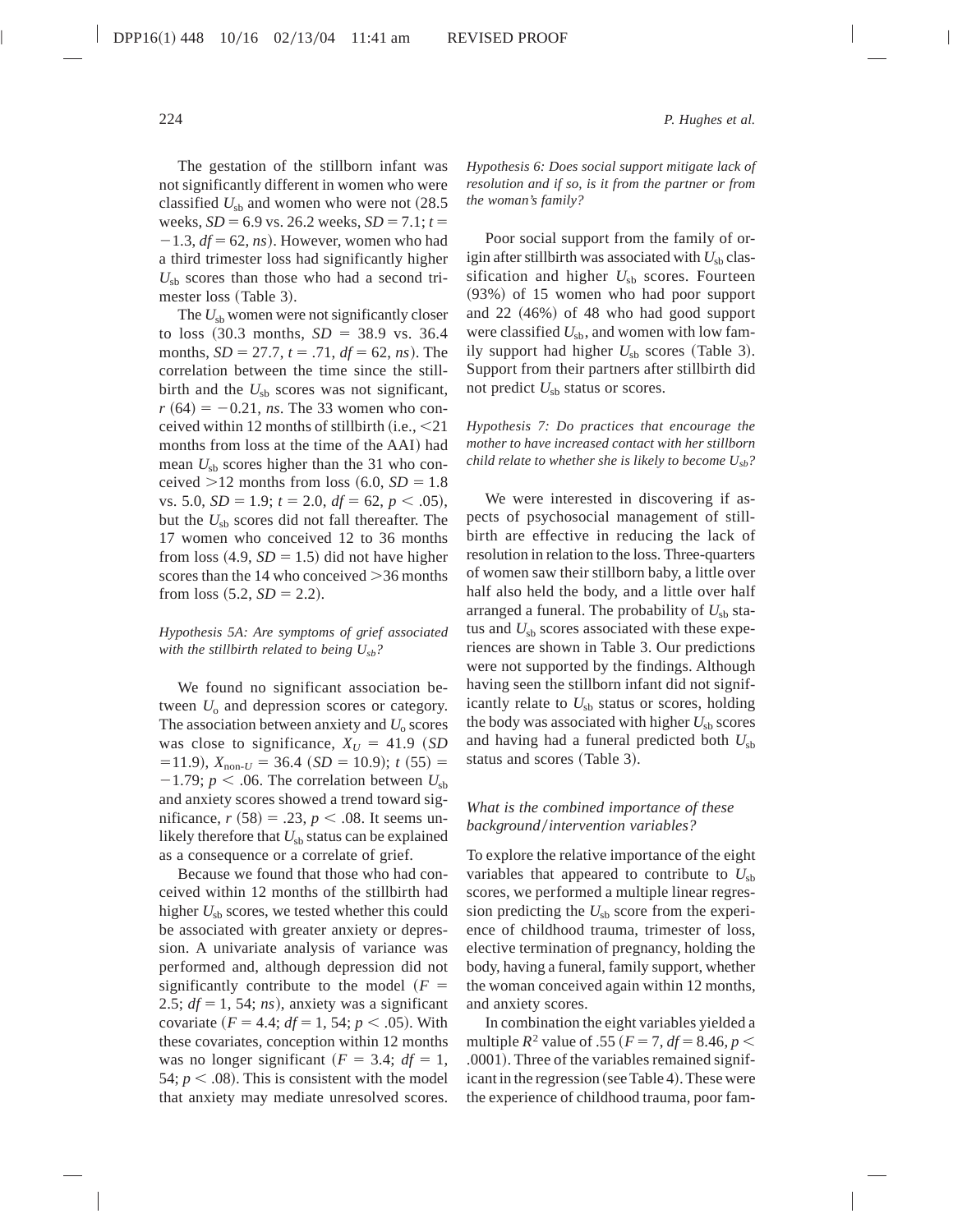| В    | β    | Signif. |
|------|------|---------|
| 1.23 | .278 | .01     |
| .58  | .176 | .09     |
| .51  | .133 | .25     |
| .03  | .040 | .72     |
|      |      |         |
| .02  | .012 | .92     |
| 1.69 | .384 | .001    |
|      |      |         |
| 1.35 | .352 | .003    |
| -51  | .137 | .25     |
|      |      |         |

**Table 4.** *Results of multiple linear regression of factors contributing to Usb scores*

ily support after the loss, and having had a funeral for the stillborn infant (Table 4).

## **Discussion**

We found that more than half of the women who had suffered stillbirth were unresolved in the subsequent pregnancy and, of these, all but one was unresolved with respect to the stillbirth. Being  $U_{sb}$  was predicted by the experience of childhood trauma/abuse, lack of support from the woman's family of origin after the stillbirth, and having a funeral for the stillborn infant.

The prevalence of the unresolved state of mind among this group is high, being only slightly lower than reported in psychiatric patients currently in treatment (Fonagy et al., 1996; Manassis, Bradley, Goldberg, Hood, & Swinson, 1994; Patrick et al., 1994). This finding in a nonclinical population and the impossibility of blinding raters of the AAI caused us concern about the accuracy of our ratings. We were aware that being pregnant again after such a traumatic loss might reevoke a profound sense of loss and that in a nonpregnant population the rate of unresolved might well be lower. It seemed possible that the state of mind that leads to a classification of unresolved might be expected in a woman who has suffered stillbirth and is anxiously anticipating the next birth, inevitably remembering her loss,

and possibly feeling some confusion between her feelings of longing for the lost child and the expected child. However, this does not in itself invalidate the findings, and we were reassured that our unresolved findings were valid by the high prevalence of infant disorganization in infants next born after stillbirth, where the Strange Situation was rated blind. We also found that unresolved was a strong predictor of infant disorganization, with 53% of mothers who were unresolved, and 9% of mothers who were not unresolved during pregnancy having disorganization in infants (Hughes et al., 2001). These figures are in line with previous reports of parent–infant matches (van IJzendoorn, 1995). Although it would be interesting to know if a nonpregnant group of similarly bereaved mothers would show such high levels of unresolvedness, the high level of disorganization in the infants confirms the relevance of working with a pregnant group.

Although the control group was carefully matched, more subject than control women were classified insecure in the 3-way AAI. This suggests that either insecure women are more likely to have a stillbirth or the anticipated birth after a stillbirth affects some women's representation of attachment, so those who usually have a secure representation might now show an anxious one. We have already reported that the infants in this group do not differ in their 3-way classification from their controls (Hughes et al., 2001). We suggest that some mothers with secure attachment representation become insecure when pregnant after stillbirth, but their interaction with their next-born child corresponds to their usual secure representation and allows the secure pattern to proceed in the infant. Studies that have examined the stability of the AAI report threecategory stability of between 70 and 90% over periods from 2 months to 4 years (Ammaniti, Speranza, & Candelori, 1996; Bakermans– Kranenburg & van IJzendoorn, 1993; Crowell, Waters, Treboux, O'Connor, Colon–Downs, Feider, Golby, & Posada, 1996; Sagi, van IJzendoorn, Scharf, Koren–Karie, Joels, & Mayseless, 1994), and one study that evaluated three-category AAI pre- and postbirth reported 90% stability (Benoit & Parker, 1994). Mothers who have experienced stillbirth may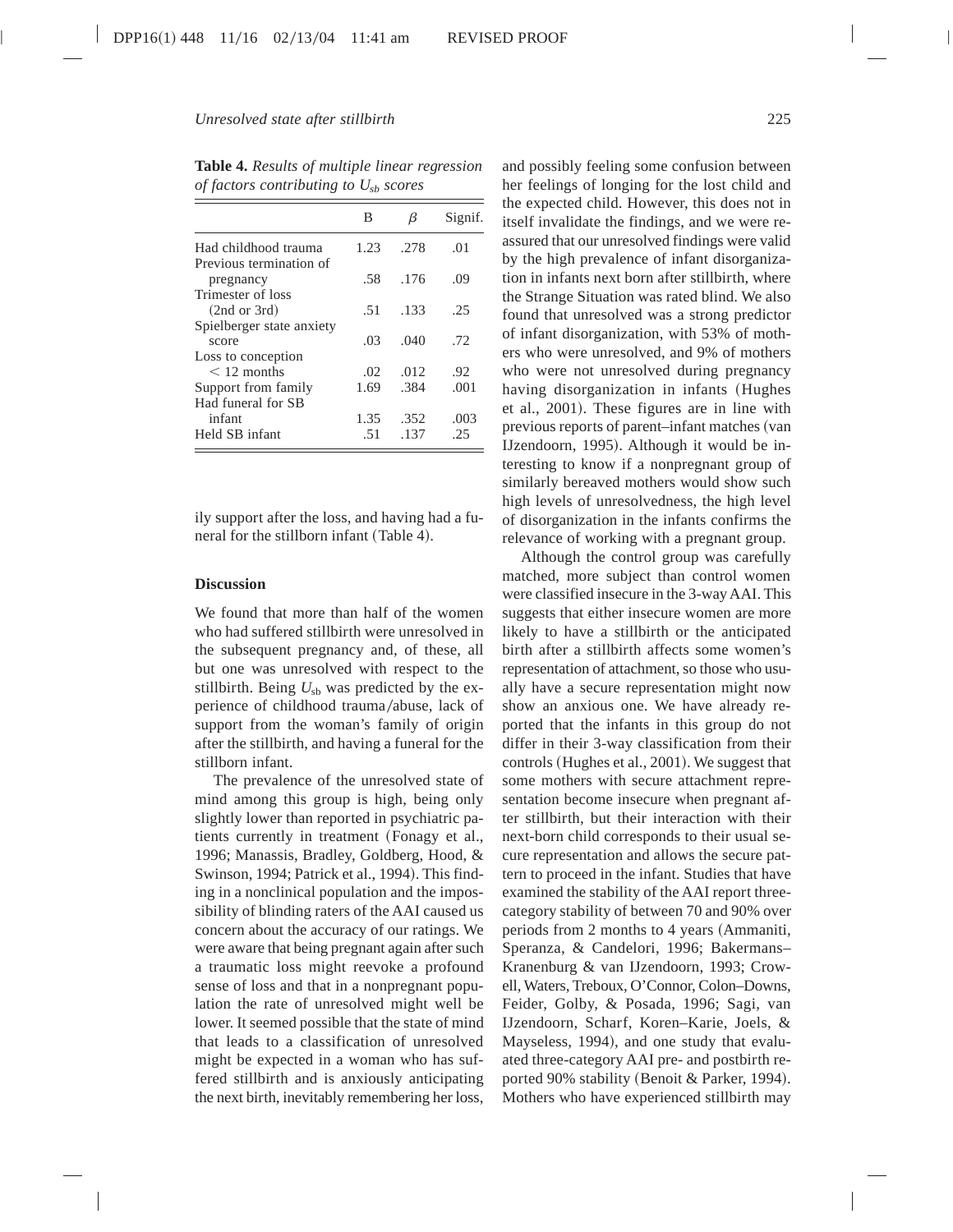withdraw emotionally from the next pregnancy to protect themselves from the pain of another loss (Kirkley Best  $&$  VanDevere, 1986), and our findings support the notion that there may be some degree of instability in the representation of attachment and that change is especially likely when the subject is highly stressed in relation to attachment.

Groups were matched for educational level, age, and ethnic group, but detailed interviewing revealed greater social disadvantage among stillbirth than control women, even among some highly educated women. This is a potential confounding factor because women from lower socioeconomic groups are at higher risk for stillbirth (Office for National Statistics, 1998). On the other hand, it is known that grief following perinatal loss includes not only affective symptoms but also difficulty coping that may last for 2 or more years (Toedter, Lasker, & Alhadeff, 1988). We cannot be certain why more women in the stillbirth group were relatively socially disadvantaged, but we argue that it is possible that this is consequence rather than a cause of stillbirth. In any case, although social disadvantage contributed to likelihood of being unresolved, it did not account for the difference in unresolved status between the two groups.

About a fifth of both stillbirth and control women reported experiencing physical or sexual abuse in childhood at the hands of an attachment figure. We found that childhood abuse predicted *U*sb, although additional loss of an attachment figure did not. We conclude that an earlier experience of extreme fear or helplessness in relation to an attachment figure renders the subject more likely to have difficulty thinking and speaking coherently in the AAI about later traumatic loss. However, we cannot establish retrospectively whether these abused children had been disorganized in relation to the attachment figure or whether they had experienced a childhood state of mind that might be described as unresolved. There is a known link between child maltreatment and disorganized attachment (Carlson, Cicchetti, Barnett, & Braunwald, 1989; Lyons–Ruth, Connell, Grunebaum, & Botein, 1990); and there has been interest in the possible effects of early disorganization

on the adult representation of attachment, with postulated links between childhood disorganization, adult dissociative phenomena, and the unresolved state. One theory proposes that an unresolved parent would be prone to dissociative states and that interactions with the unresolved parent could create vulnerability to dissociative states in the child (Liotti, 1992). A long-term study offered empirical support, showing that children disorganized in infancy were susceptible to dissociative states in adolescence (Carlson, 1998). Finally, in a nonclinical sample of young adults, an association was found between parental loss around the time of the subject's birth and higher scores on an absorption scale (Hesse & van IJzendoorn, 1998). Despite these findings, firm evidence of a link between childhood disorganization and adult vulnerability to becoming unresolved after loss or trauma remains elusive. It is tempting to suggest that the women in our study who suffered childhood abuse may have been disorganized with respect to attachment in childhood and this led to vulnerability to becoming unresolved after the traumatic loss of the stillbirth, but this remains speculative.

Women after stillbirth were more likely than control women to be unresolved in relation to childhood trauma. Because about the same number of women in the stillbirth and control groups had experienced trauma, we suggest the  $U_{tr}$  state was triggered by the stillbirth and that the  $U_{tr}$  state of mind may appear or reappear many years after the event. An alternative explanation is that women who were  $U_{tr}$ were more likely to suffer stillbirth, which we think less probable. If the unresolved state in relation to a specific experience can appear or reappear after a time gap, this would support our proposal that the new pregnancy may have triggered the  $U_{sb}$  state in some women several years after the event and some women may have been resolved in the interim.

Bowlby's (1980) view was that "mourning" can be defined as "all the psychological processes, conscious and unconscious that are set in train by loss" and considered that "healthy mourning" was "the successful attempt of an individual to accept both that a change has occurred in his external world and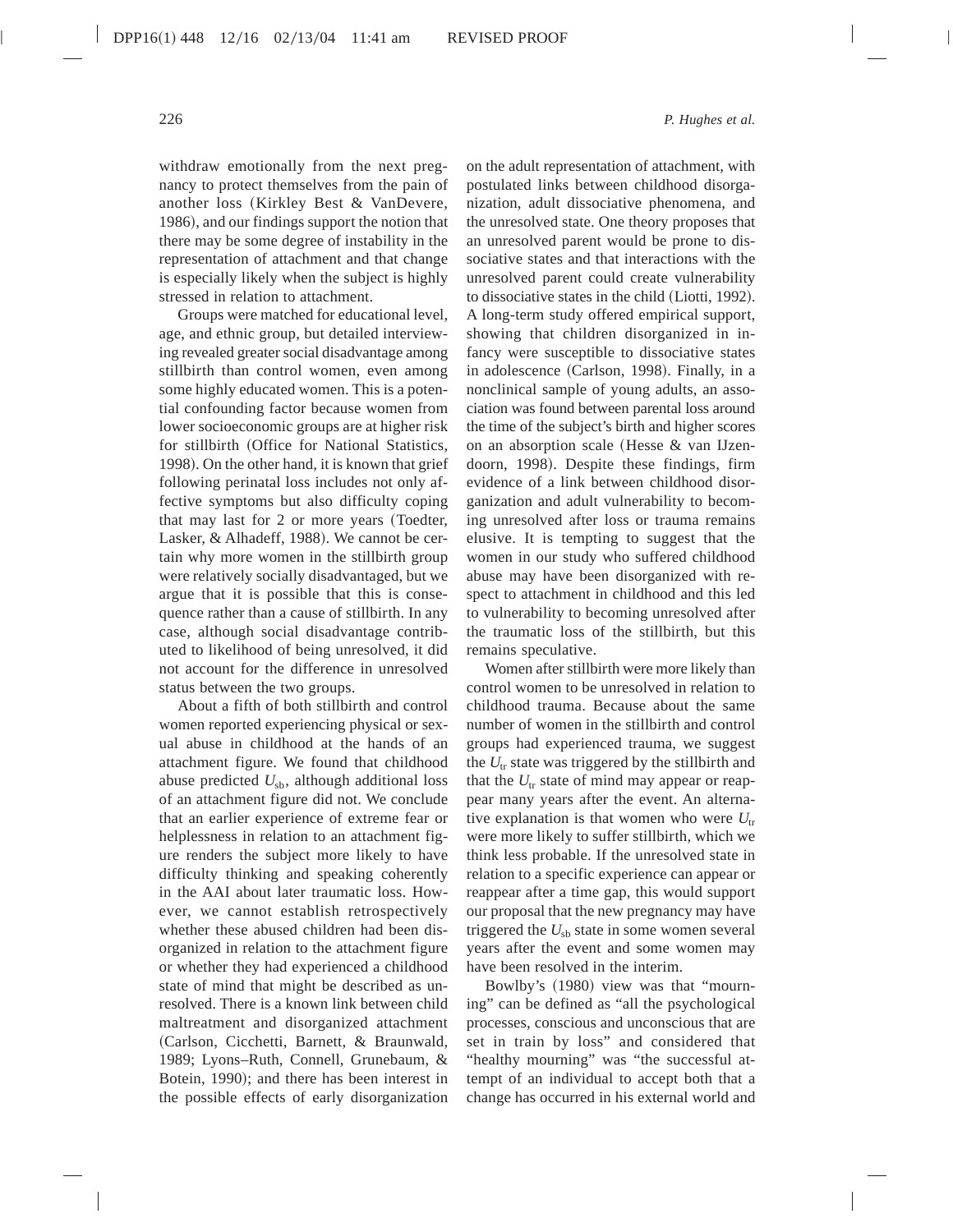that he is required to make corresponding changes in his internal, representational world and to reorganize . . . his attachment behavior accordingly." Most work on recovery after bereavement has focused on the reduction of consciously painful symptoms of depression and to a lesser extent on coping with day to day living, and it is often suggested that 6–12 months is the usual time for recovery (Parkes, 1965; Peretz, 1970). Research on recovery from grief after stillbirth indicates that the recovery time may be as long as 2 years, although there are wide variations in normal (De Frain, Martens, Stork, & Stork 1990– 1991; Janssen et al., 1997; Lake, Knuppel, Murphy, & Johnson, 1983). It was not surprising that we found that many women suffered high levels of symptoms of depression and anxiety during the pregnancy after stillbirth (Hughes et al., 1999), but depression was not associated with being  $U_{\rm sh}$ . The weak association between anxiety and  $U_{sb}$  disappeared when other factors were included in a multiple regression analysis. Therefore, it appears that the unresolved state and grief symptoms do not follow a parallel path of severity or recovery after stillbirth and this confirms that, at least in this population, the process of conscious emotional recovery is not the same as the process of becoming resolved.

Our finding that women who experienced poor family support after the loss were more likely to be unresolved is in line withAinsworth and Eichberg's observation (1991) that feeling supported by family differentiated those who were resolved in their mourning from those who were not. For many women, stillbirth represents failure as a mother, perhaps particularly when the first child is stillborn.At this time she may desperately want reassurance from her family that she is not to blame, that they sympathize, and that she is loveable.Arejection at this time may reinforce a sense of personal unworthiness. Our data also suggest that support from her partner does not compensate for the lack of family support and reassurance.

Having had a funeral for the stillborn infant was associated with women being  $U_{sb}$  in the subsequent pregnancy. Although one might imagine that gestation could account for the decision to have a funeral and therefore for the increase

in being unresolved, a multiple linear regression showed that having a funeral rather than the gestation of loss was the important predictor. We can only imagine this to have been an overwhelmingly distressing experience and that mothers might have difficulty in processing the memory. By contrast, parents chose to have a funeral and maybe those who were liable to become unresolved for some other reason also elected to have greater contact with the infant. Although practices promoting contact with the dead infant and creating memories are intended to help parents mourn the loss  $(Lewis, 1979),$ the finding of increases in the  $U_{sb}$  state indicates that for some women the experience of the funeral may not have the intended effect. The AAI transcripts showed that many women were concerned about the appearance of the child, some had thoughts about the grave being cold and about the baby being alone, and some visited the cemetery frequently, even daily. Some had an on-going sense of the date of the stillbirth as a birthday. *We wanted to buy him a gravestone for his birthday, but we couldn't afford it*. We suspect that practices that prolong or heighten emotional contact with the body may increase attachment to the dead child and intensify a profound sense of loss, thus leaving some women with images that haunt rather than comfort. Some women had a sense of having failed the child, and they seemed to try desperately to repair the situation as though the infant were alive. *We put lots of things in her coffin and we wrote her a long letter just telling her about ourselves and giving her photographs and . . . telling her how much she was wanted and if there was anything else we could do. .* . .

Bowlby's conception of how an individual dealt with attachment trauma included a dynamic theory of defensive exclusion of painful material into "segregated systems" that are kept out of the consciousness. This notion was further developed by George, West, and Pettem  $(1999)$  who proposed that, when the attachment system is stressed by internal or external events that activate memories or associations connected with the loss, the defensive exclusion is liable to break down into specific forms of disorganization/disorientation. George and colleagues argue that the measure of "lack of resolution" in the AAI assesses a form of dys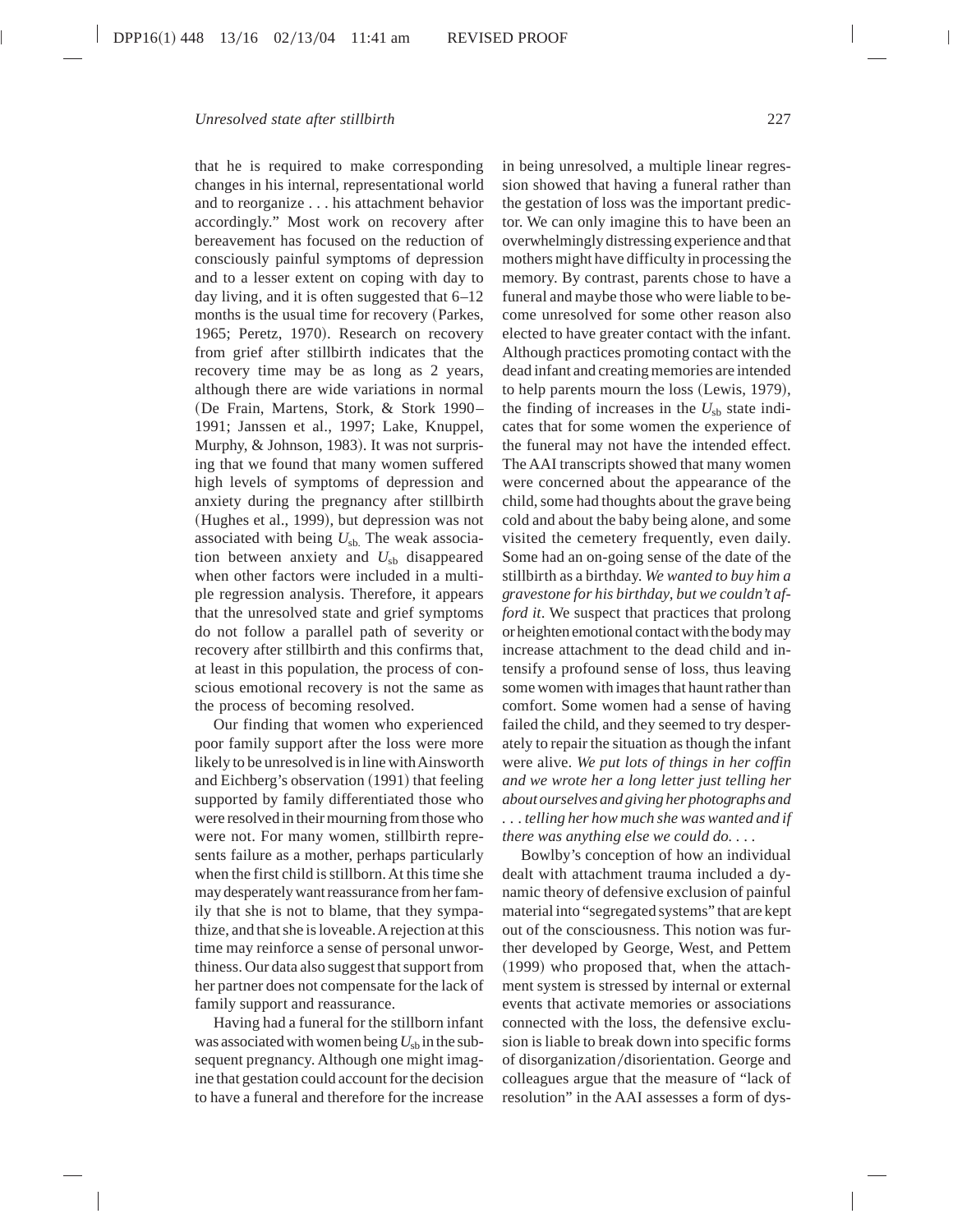regulation of segregated attachment systems.We think the pregnancy may have acted as a stressor that activated associations connected with the stillbirth, so that some women were unable to sustain the segregation. If the stillbirth was represented as another experience of pain, fear, and helplessness, it may have acted associatively as a stressor in relation to childhood trauma, which also became desegregated. We emphasize, however, that there was no question of a problem with memory for the events of the stillbirth. None of the women in the study had any difficulty remembering, but not all were disorganized/disorientated in their speech. On the basis of the relationships we have found between the unresolved state and other factors, we would make a case for the unresolved state as a motivated and defensive state of mind. We propose that the unresolved state of mind after stillbirth represents a mechanism to protect a woman from full acceptance of the loss. We also argue that some factors associated with liability to the unresolved state (poor family support and abuse) may be associated with poor selfesteem and a sense of being blameworthy.These may increase a sense of causality and make the woman fearful of fully accepting her loss and thus recognizing the damage that she irrationally feels herself to have done. We think that when a woman maintains false (dead–not dead) beliefs she allows herself the luxury of illusion that she can have an on-going relationship with her child.*I always say you know, sorry you came so soon you know I mean you arrived so soon and we couldn't keep you, I say well you know, whatever, anything I did wrong....I told her to come back you know maybe she'll be happy to be my baby again*. In addition, when a woman became absorbed in a moment by moment reliving of the events surrounding the loss, we thought this indicated she was maintaining the memory intact and very much in the present. We saw little indication that women wanted to let go of these ways of holding onto the infant, and some openly stated a wish to keep the re-

#### **References**

Ainsworth, M. D. S., & Eichberg, C. (1991). Effects on infant–mother attachment of mother's unresolved loss of an attachment figure, or other traumatic experi-

228 *P. Hughes et al.*

lationship alive. *Sometimes I feel guilty toward Stevie, I think, I hope that he doesn't think we're going to forget about him, which we wouldn't, he'll always be our first baby*.

#### *Shortcomings of the Study*

Although the selection of a homogeneous group was an important part of the study, we recognize that, as a result, some of our conclusions may not be generalizable. In addition, as already mentioned, the fact that the women were pregnant may have changed their states of mind with respect to the stillbirth, and we do not know if the same result would have been found in a nonpregnant group of women who had experienced stillbirth. It is always desirable that the coders of the AAI are blind to whether the individual is a member of the index or control group. Blinding could not be achieved in this study, and it remains an unavoidable weakness. However, the strong association already reported between maternal unresolved status and infant disorganization (Hughes et al., 2001) offers some validation for the unresolved coding.

Our control group was not a perfect match: the stillbirth mothers had had previous experience of childbirth and some had had previous miscarriage or termination of pregnancy as well, whereas control mothers were having a first pregnancy and first child. The ideal would be to have additional control groups, for example, women having a second normal pregnancy, nonpregnant women who had a stillbirth, and nonpregnant women matched on a variety of demographic characteristics who did not have a stillbirth. In addition, our numbers are relatively small and the study has limited power to detect differences that might be associated with attachment classifications. This means that, in particular, some of the negative results reported in this study should be treated with caution.

ence. In C. M. Parkes, J. Stevenson–Hinde, & P. Marris (Eds.), *Attachment across the life cycle* (pp. 160– 183). London/New York: Tavistock/Routledge.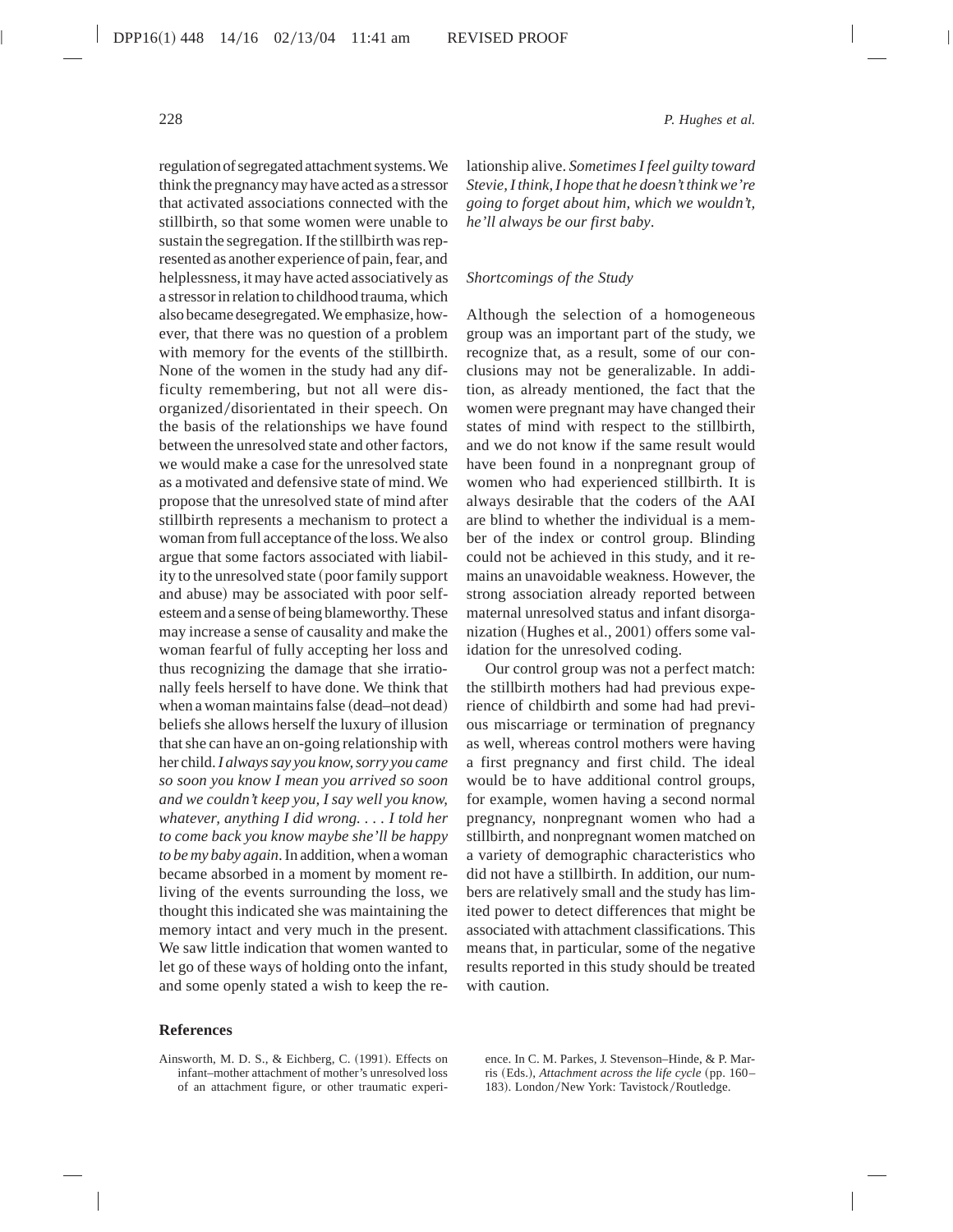- Ammaniti, M., Speranza, A. M., & Candelori, C. (1996). Stability of attachment in children and intergenerational transmission of attachment. *Psychiatria dell 'Infanzia e dell'Adolescenza*, *63*~3!, 13–32.
- Bakermans–Kranenburg, M. J., & van IJzendoorn, M. H.  $(1993)$ . A psychometric study of the adult attachment during late childhood and early adolescence: Reliability and discriminant validity. *Developmental Psychology*, *29*, 870–889.
- Bakermans–Kranenburg, M. J., Schuengel, C., & van IJzendoorn, M. H. (1999). Unresolved loss due to miscarriage.*Attachment and Human Development*, *2*, 157–170.
- Benoit, D., & Parker, K. C. H. (1994). Stability and transmission of attachment across 3 generations. *Child Development*, *65*, 1444–1456.
- Bowlby, J. (1980). Attachment and loss: Vol. 3. Loss: Sad*ness and depression*. London: Hogarth.
- Bowlby, J. (1982). *Attachment and loss: Vol. 1. Attachment*. London: Hogarth. (Original work published 1969)
- Carlson, E. A. (1998). A prospective longitudinal study of disorganised/disorientated attachment. *Child Development*, *69*, 1107–1128.
- Carlson, V., Cicchetti, D., Barnett, D., & Braunwald, K. (1989). Disorganized/disorientated attachment relationships in maltreated infants. *Developmental Psychology*, *25*, 525–531.
- Cox, J. L., Holden, J. M., & Sagovsky, R. (1987). Detection of postnatal depression: Development of the Edinburgh Postnatal Depression Scale*. British Journal of Psychiatry*, *150*, 782–786.
- Crowell, J., Waters, E., Treboux, D., O'Connor, E., Colon– Downs, C., Feider, O., Golby, B., & Posada, G. (1996). Discriminant validity of the Adult Attachment Interview. *Child Development*, *67*, 2584–2599.
- De Frain, J., Martens, L., Stork, J., & Stork, W. (1990– 1991). The psychological effects of stillbirth on surviving family members. *Omega*, *22*, 81–108.
- Fonagy, P., Leigh, T., Steele, M., Steele, H., Kennedy, R., Mattoon, G., Target, M., & Gerber, A. (1996). The relation of attachment status, psychiatric classification, and response to psychotherapy. *Journal of Consulting and Clinical Psychology*, *64*, 22–31.
- Fonagy, P., Steele, H., & Steele, M. (1991). Maternal representations of attachment during pregnancy predict the organization of infant–mother attachment at one year of age. *Child Development*, *62*, 891–905.
- George, C., West, M., & Pettem, O. (1999). The adult attachment projective: Disorganisation of adult attachment at the level of representation. In J. Solomon & C. George (Eds.), *Attachment disorganisation* (pp. 291– 317). New York: Guilford Press.
- Harris, B., Huckle, P., Thomas, R., Johns, S., & Fung H. (1989). The use of rating scales to identify post-natal depression. *British Journal of Psychiatry*, *154*, 813–817.
- Heller, S. H., & Zeanah, C. H. (1999). Attachment disturbance in infants born subsequent to perinatal loss: aA pilot study. *Infant Mental Health Journal*, *20*, *2*, 188–199.
- Hesse, E., & van IJzendoorn, M. H. (1998). Parental loss of close family members and propensities towards absorption in offspring. *Developmental Science*, *1*, 299–305.
- Hesse, E., & van IJzendoorn, M. H. (1999). Propensities towards absorption are related to lapses in the monitoring of reasoning or discourse during the Adult At-

tachment Interview: A preliminary investigation. *Attachment and Human Development*, *1*, 67–91.

- Hughes, P., Turton, P., & Evans, C. D. H. (1999). Stillbirth as a risk factor for anxiety and depression in the next pregnancy: Does time since loss make a difference? *British Medical Journal*, *318*, 1721–1724.
- Hughes, P., Turton, P., Hopper, E., McGauley, G. A., & Fonagy, P. (2001). Disorganised attachment behaviour among infants born subsequent to stillbirth. *Journal of Child Psychology and Psychiatry*, *42*, 791–801.
- Janssen, H. J. E. M., Cuisinier, M. C. J., de Graauw, K. P. H. M., & Hoogduin, K. A. L. (1997). A prospective study of risk factors predicting grief intensity following pregnancy loss. *Arch Gen Psychiatry*, *54*, 56–61.
- Kirkley Best, E., & VanDevere, C. (1986). The hidden family grief: An overview of grief in the family following perinatal death. *International Journal of Family Psychiatry*, *7*, 419–437.
- Lake, M., Knuppel, R., Murphy, J., & Johnson, T. (1983). The role of a grief support team following stillbirth. *American Journal of Obstetrics and Gynecology*, *146*, 877–881.
- Lee, D. T. S., Wong, C. K., Ungvari, G. S., Cheung, L. P., Haines, C. J., & Chung T. K. H. (1997). Screening psychiatric morbidity after miscarriage: Application of the 30-item general health questionnaire and the Edinburgh postnatal depression scale. *Psychosomatic Medicine*, *59*, 207–210.
- Lee, D. T. S., Yip, S. K., Chiu, H. F. K., Leung, T. Y. S., Chan, K. P. M., Chau, I. O. L., Leung, H. C. M., & Chung, T. K. H. (1998). Detecting postnatal depression in Chinese women. Validation of the Chinese version of the Edinburgh postnatal depression scale. *British Journal of Psychiatry*, *172*, 433–437.
- Lewis, E. (1979). Mourning by the family after stillbirth or neonatal death. *Archives of Diseases of Childhood*, *54*, 303–306.
- Liotti, G. (1992). Disorganised/disorientated attachment in the aetiology of the dissociative disorders. *Dissociation*, *5*, 196–204.
- Lyons–Ruth, K., Connell, D., Grunebaum, H., & Botein, S. (1990). Infants at social risk: Maternal depression and family support services as mediators of infant development and security of attachment. *Child Development*, *61*, 85–98.
- Main, M., DeMoss, A., & Hesse, E. (1991). Unresolved/ disorganised/disoriented state of mind with respect to experiences of loss. In M. Main & R. Goldwyn (Eds.), *Adult attachment scoring and classification systems* (pp. 103–133). Unpublished manuscript, University of California at Berkeley.
- Main, M., & Goldwyn, R. (1985-1995). *Adult attachment scoring and classification system*. Unpublished manuscript, University of California at Berkeley, Department of Psychology.
- Main, M., & Hesse, E. (1990). Parents' unresolved traumatic experiences are related to infant disorganised status: Is frightening and/or frightened behaviour the linking mechanism? In M. T. Greenberg, D. Cicchetti,  $&$  E. M. Cummings (Eds.), *Attachment in the pre* $school years: Theory, research and intervention (pp.$ 161-182). Chicago: University of Chicago Press.
- Main, M., & Hesse, E. (1992). Disorganised/disorientated infant behaviour in the Strange Situation, lapses in the monitoring of reasoning and discourse during the parent's Adult Attachment Interview and dissociative states. In M. Ammaniti & D. Stern (Eds.), *Attachment*